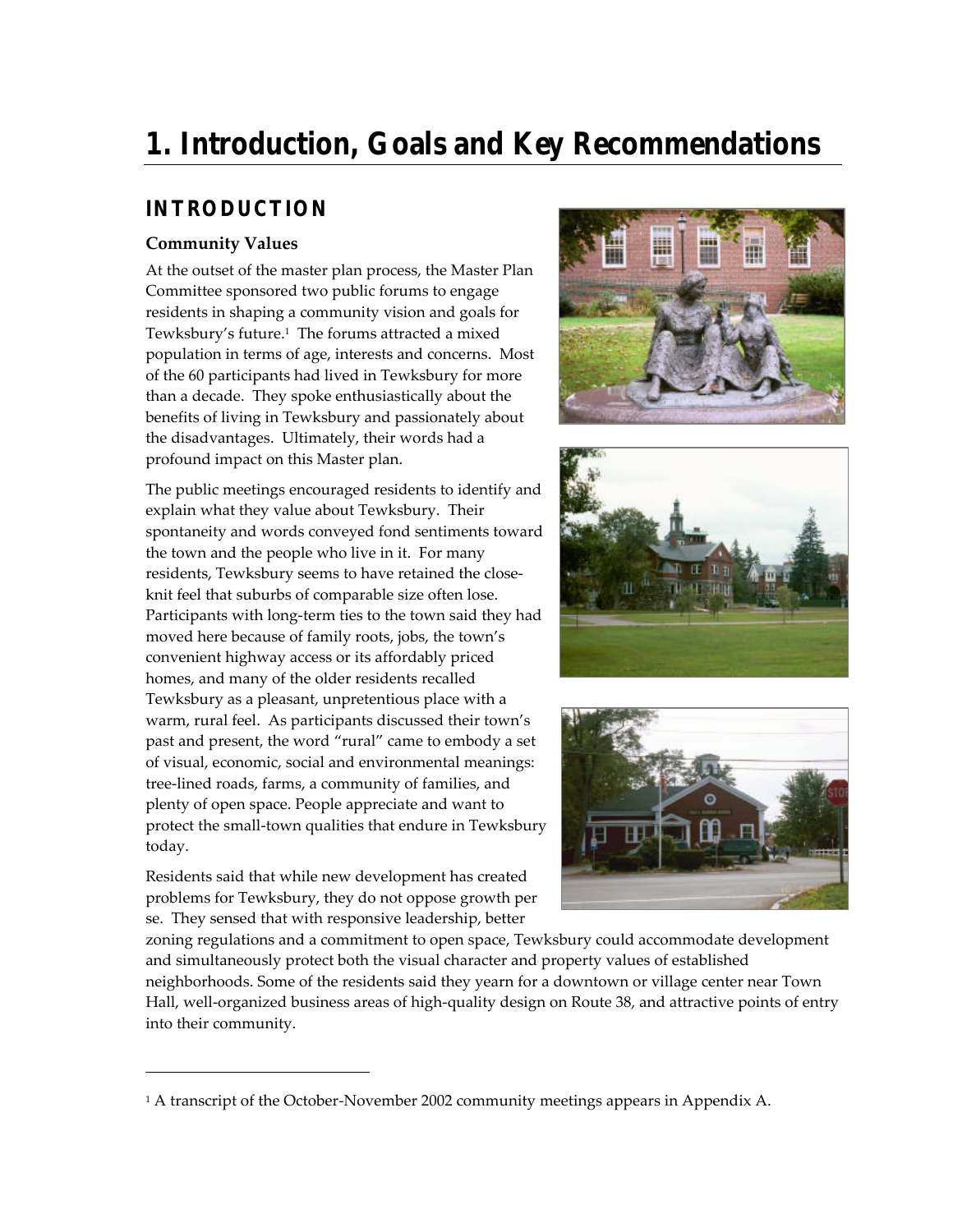When asked about places they consider special to Tewksbury's identity, participants had many ideas and they spoke without hesitation. They nominated the large expanse of open space around Tewksbury State Hospital, water resources such as Ames, Round and Mud Ponds, and Tewksbury's unusual collection of public art, notably Mico Kaufman's sculptures. They also cited the civic space around Town Hall, Krochmal Farm on South Street and Trull Brook, and they spoke affectionately of local events that build a sense of community: parades, youth sports, winter sledding, or activities at the Teen Center. One speaker's words brought nods of agreement from many in the room when she classified Raytheon as special for its role as a major source of local employment. In short, the visioning forums provide useful guidance about what residents want to preserve, enhance or encourage as the town continues to develop.

#### **Community Concerns**

The forums showed that many residents worry about Tewksbury's present and future condition. Two beliefs permeated the vision process: Tewksbury does not have enough control over highimpact commercial and industrial development, and local government responds more to "special interests" and developers than to the needs of residents. Participants cited a number of land use conflicts, particularly between industrial and residential zones, and though the proposed mall was not discussed, it was clearly on the minds of those who said they prefer Tewksbury's base of small businesses to "big box" commercial development. They think Tewksbury deserves an attractive, higher-quality business zone that enhances their town and respects the way of life in established neighborhoods. While they bemoaned public "apathy," participants claimed that many townspeople "do not feel empowered" to engage in civic life. They criticized town officials and developers for actions that make it difficult for the public to make knowledgeable decisions, e.g., by providing inadequate or incomplete information or failing to plan for the town's future.

Residents seemed especially concerned about the environmental, fiscal and "quality of life" impacts of uncontrolled growth. They foresee the loss of mature, character-defining vegetation along Tewksbury's roads because of insensitive or needlessly intrusive clearing of land for new development. They anticipate more severe traffic congestion on Route 38 and neighborhoods made unlivable by their proximity to large industrial, warehouse and shipping operations. They worry about the air and water pollution that industry may bring, and the vulnerability of flood-prone areas as land is put to more intensive use. Residents are also troubled by the large housing developments they associate with Chapter 40B. Overcrowded schools, water shortages, traffic-burdened roads and inadequate sidewalks, public safety services pushed beyond capacity and spiraling tax bills formed the basis for a disturbing image of tomorrow's Tewksbury, as expressed by participants in the vision forums.

The sense that outsiders have imposed unwanted conditions on Tewksbury surfaced a number of times during the visioning forums. At both meetings but more forcefully at the second, participants mentioned problems at the town's motels: disturbances and crime on one hand, and on the other, long-term tenancy by a number of homeless families placed in Tewksbury. The objections lay less with the presence of homeless families than with the mandate that Tewksbury educate children for whom the town receives little or no financial support – in schools that may already have reached their planned operating capacity. Participants also expressed great disdain for Chapter 40B, a topic that seemed to unite people who disagreed on other issues. While conscious of Tewksbury's Chapter 40B shortfall and sympathetic to low-income households, several speakers chastised Chapter 40B developers who bypass local zoning to build housing for "people who do not need it."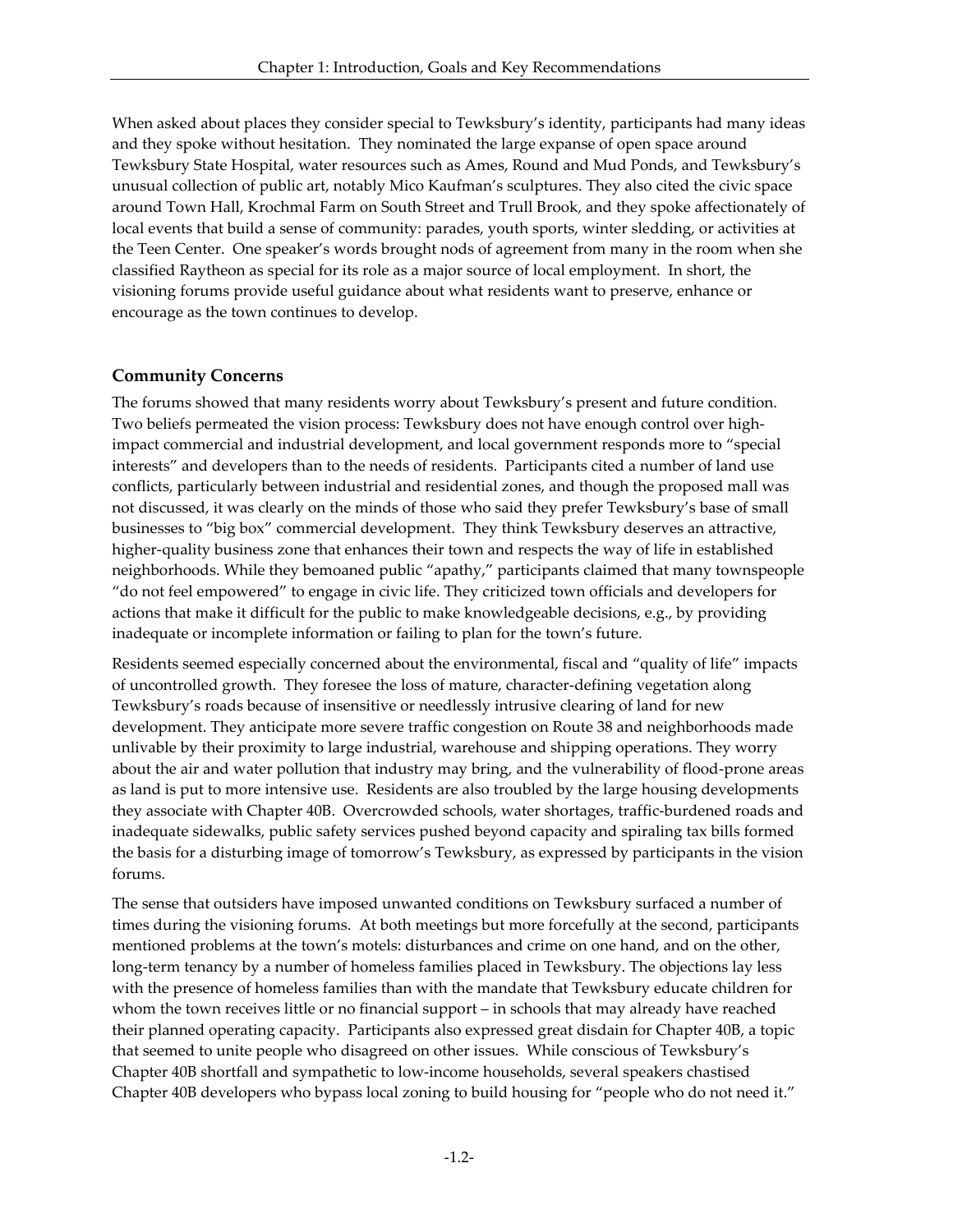In addition, cut-through traffic on Route 38 and regional sprawl were named as external factors that reduce the quality of life in Tewksbury.

#### **Master Plan Goals**

The visioning process suggested several priorities for Tewksbury's new master plan. Strategies to address the following goals became essential:

- Reduce conflicts between industrial zones and adjacent neighborhoods.
- Promote a traditional village center in the area surrounding Town Hall.
- Promote a coordinated approach to land use on Route 38, aiming for small-scale, mixed-use development of high-quality design, consolidated curb cuts, and attractive landscaping, lighting and parking.
- ü Subordinate the rate and total amount of development to the capacity of Tewksbury's environmental resources.
- Improve and enhance Tewksbury's gateways.
- ü Recognize and protect Tewksbury's character-defining roads, natural and built assets and unique local landmarks.
- ü Establish and follow sustainable economic development policies to provide local employment and tax revenue, encourage a diverse economic base and direct business and industrial growth to appropriate locations.
- ü Preserve large tracts of open space and recreation land.
- ü Give preference to reuse and redevelopment of existing structures and infill development over new growth, assuring that reuse activities respect the architectural integrity of historic buildings.
- Preserve Tewksbury's traditional housing affordability by providing a mix of residential use types and home prices.
- ü Manage development so that it respects the topography and character of the land, existing vegetation and scenic road features.
- ü Encourage pedestrian and bicycle access throughout Tewksbury by providing a safe network of roads, sidewalks and trails.
- ü Establish and follow capital improvement and asset management plans to assure the adequacy of municipal and school facilities.
- ü Eliminate existing and potential environmental hazards.
- Provide quality municipal and school services at a price affordable to average homeowners.

#### **Priority Needs**

A technical review of Tewksbury's policies and regulations, the capacity and operation of its roads, the quality of its natural resources, neighborhoods and business districts, and its fiscal condition brought several needs into focus. These needs form the basis for the master plan's major recommendations: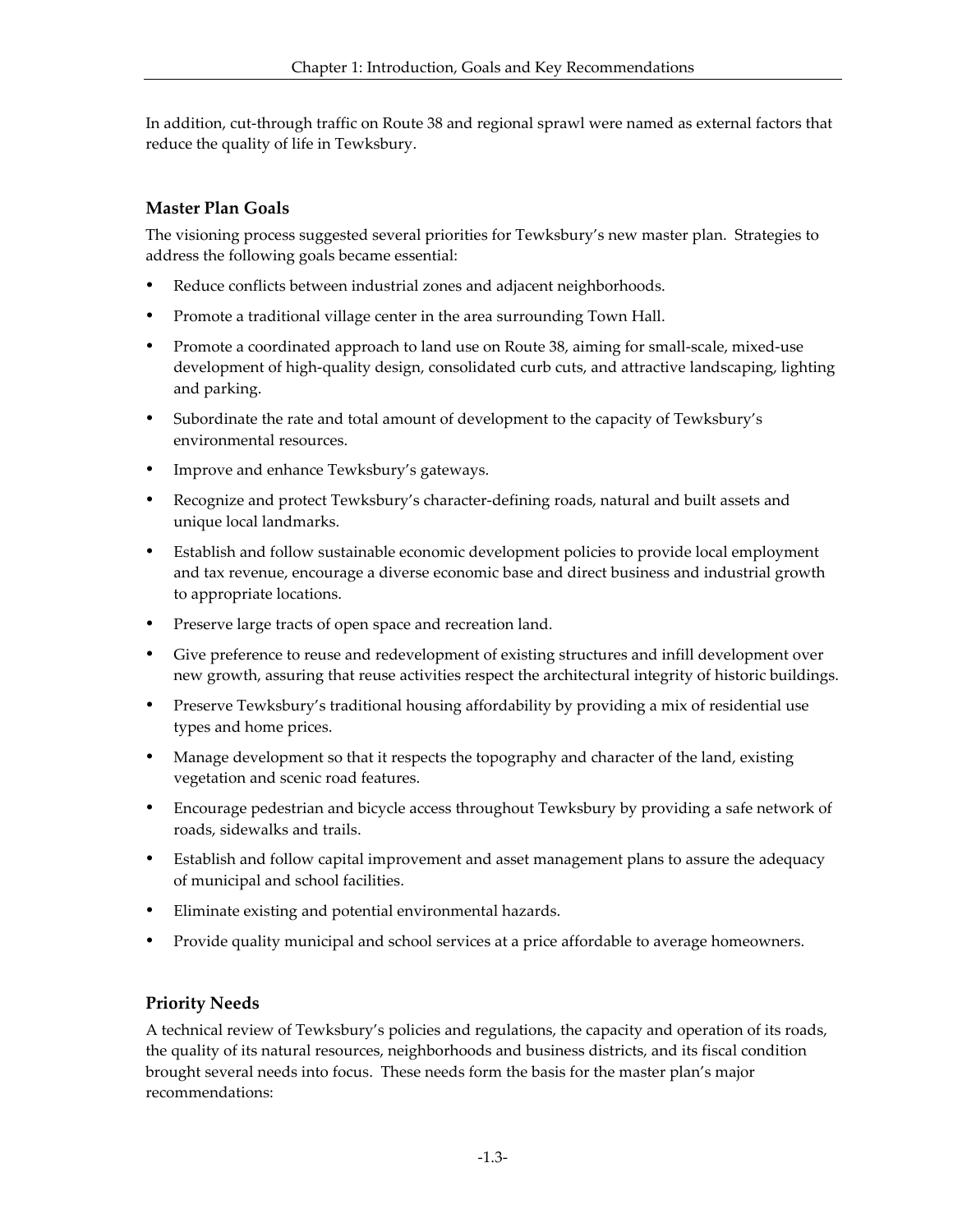- Developing a strong, diverse tax base while protecting wetland and water resource areas is a major challenge for Tewksbury, one that is not adequately addressed by existing regulations, policies or administrative procedures. Tewksbury needs stronger tools to protect wetlands and water resources, and to prevent and mitigate flooding, pollution and environmental harms.
- ü In many parts of town, Tewksbury is over-developed in relation to the capacity of land and water resources to absorb growth impacts. Additional development in these areas will simply aggravate existing environmental problems. However, the town needs ways to grow so it can support a thriving economy, maintain property values and assure a balanced fiscal future. Policies that encourage higher-density housing in established areas, close to community services and shops, would provide a variety of housing types and encourage reinvestment while also helping Tewksbury reduce the burdens of development on environmentally sensitive land.
- ü Tewksbury needs more open space in terms of amount, location, usability, and to protect the community's natural and cultural assets. Capacity to manage land, identify conservation and recreation opportunities, and network with regional and national land trusts, coupled with open space-sensitive development rules, will be key to a successful open space program in Tewksbury.
	- ü Making logical connections between open space and natural and cultural resources will help Tewksbury achieve multiple goals of the Master plan.
	- ü Tewksbury needs to protect its existing land holdings and enhance them with additional open space, whether acquired by the town or provided in new residential, industrial and commercial development. A regional approach could help Tewksbury meet some of its open space needs if residents take an active role in regional open space initiatives that affect their community.
	- ü Neighborhoods are comprised not only of homes and streets, but also shared or common space -- woods, open fields, parks and playgrounds – and facilities that foster social cohesiveness, giving residents a sense of neighborhood identity. Tewksbury needs community development policies that build neighborhoods. By requiring high-quality open space in developments on outlying roads and investing in traditional neighborhood design principles along roads approaching Route 38, Tewksbury will be able to provide great places for people to live.
- ü The future evolution of Route 38 is critical to Tewksbury's visual character, the safety and efficiency of local traffic circulation, and the economic and fiscal health of the town. An inviting town center should act as the focal point for a reconceived Route 38. In fact, past master plans emphasized the importance of developing a recognizable town center, yet Tewksbury was unable to follow through. The absence of a downtown area or town center detracts from the quality of life in Tewksbury, and it is symptomatic of land use and economic weaknesses that have existed in town for many years.
- ü Tewksbury needs a commonly shared vision of its economic base, effective strategies and local capacity to guide industrial development. While much of the town's industrial land is located around I-495, significant amounts are adjacent to single-family homes. Zoning and economic development policy should work together, not at cross-purposes, by fostering a safe, pleasant and attractive environment for those who live and work in the community.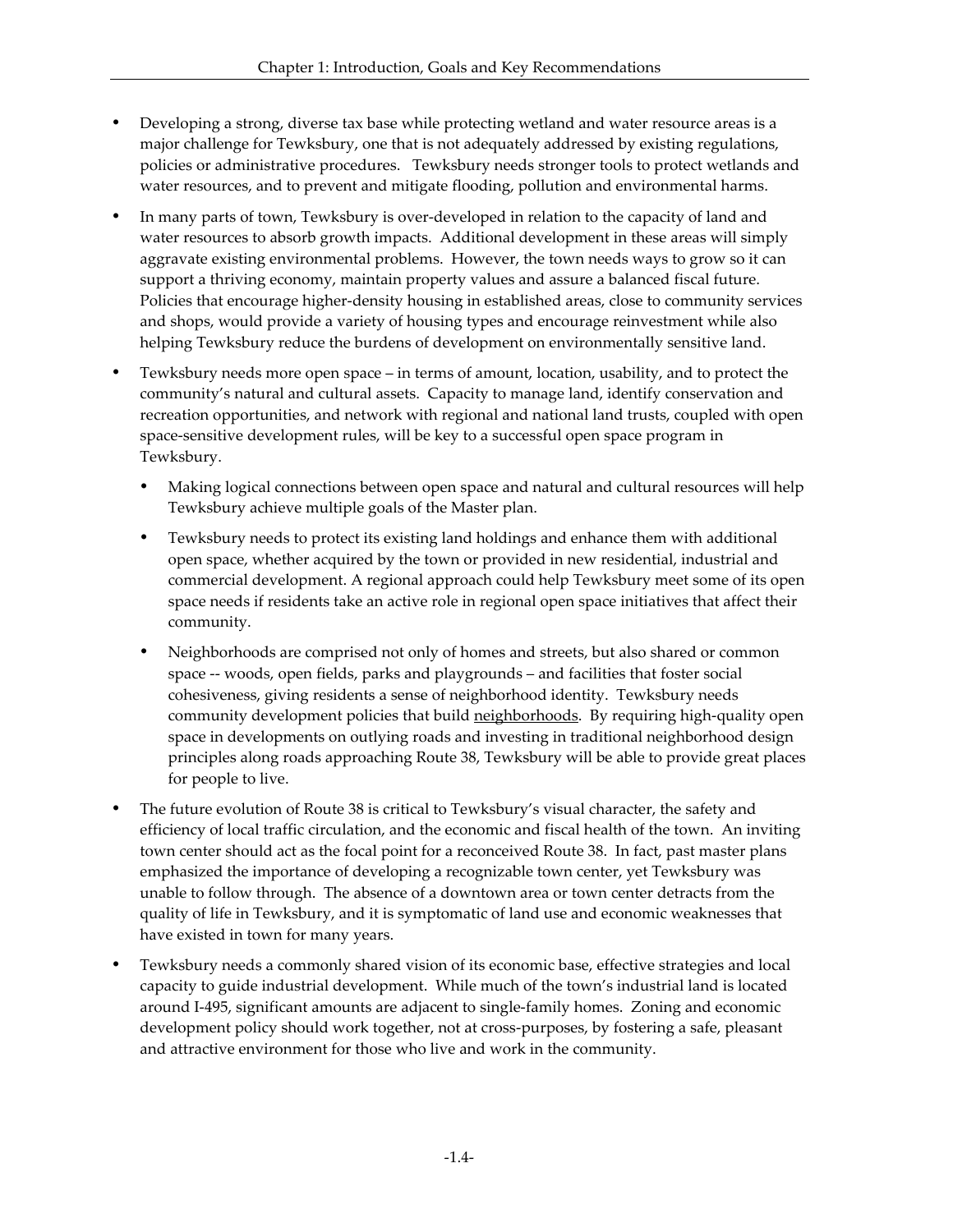- ü Tewksbury needs to focus on strategies to revitalize and reuse existing commercial and industrial property. The condition and appearance of established built assets directly affect the town's image and its ability to attract high-value development.
- ü Tewksbury needs local capacity to manage the economic development process. Better regulations will help to improve the quality, appearance and operational features of commercial and industrial development, but zoning does not build an economic base. Communities that want a vibrant, diverse economy have to work for it by offering resources, opportunities and incentives that meet the needs of existing and prospective businesses.
- ü Tewksbury needs responsible policies and mechanisms to create and retain quality homes that are affordable to low-income people. At the same time, Tewksbury needs to withstand pressure from the state and housing developers to reach the 10% goal of Chapter 40B at a speed that it cannot sustain.
	- ü Tewksbury cannot afford to absorb the fiscal impacts of large-scale development or the environmental impacts of badly sited development. Local affordable housing policies must be consistent with policies to address other, equally important needs in the community.
	- Tewksbury needs to preserve the diversity of housing that exists within its established base of development. Retaining small, older single-family homes for elders, young citizens and couples and providing regulatory flexibility to convert larger buildings to duplexes or multifamily units will help to assure housing choice as the town continues to grow and change.
- ü Reducing congestion on Route 38 "Main Street" is Tewksbury's most critical transportation need and a key objective of the Master plan. If any single road is the face of Tewksbury, it is Main Street.
	- The condition and appearance of major entry points into a city or town cast an impression of the entire community. These "gateway" locations need careful consideration, not only in terms of land use but also roadway treatments: signage, landscaping, and friendly "ground rules" for the use of a community's roads.
	- ü Walkable communities need safe, accessible facilities for pedestrians. Tewksbury needs to improve its sidewalk network – for the sake of local residents, businesses and those who drive through town.
	- ü Tewksbury needs to address the seriousness of residential-industrial traffic and land use conflicts on East Street.
- ü Tewksbury's local government would benefit from a comprehensive approach to capital planning and asset management.
	- ü The process for identifying and disposing of surplus municipal property needs to be made open and more inclusive.
	- ü Tewksbury needs more capacity to focus on water resource management.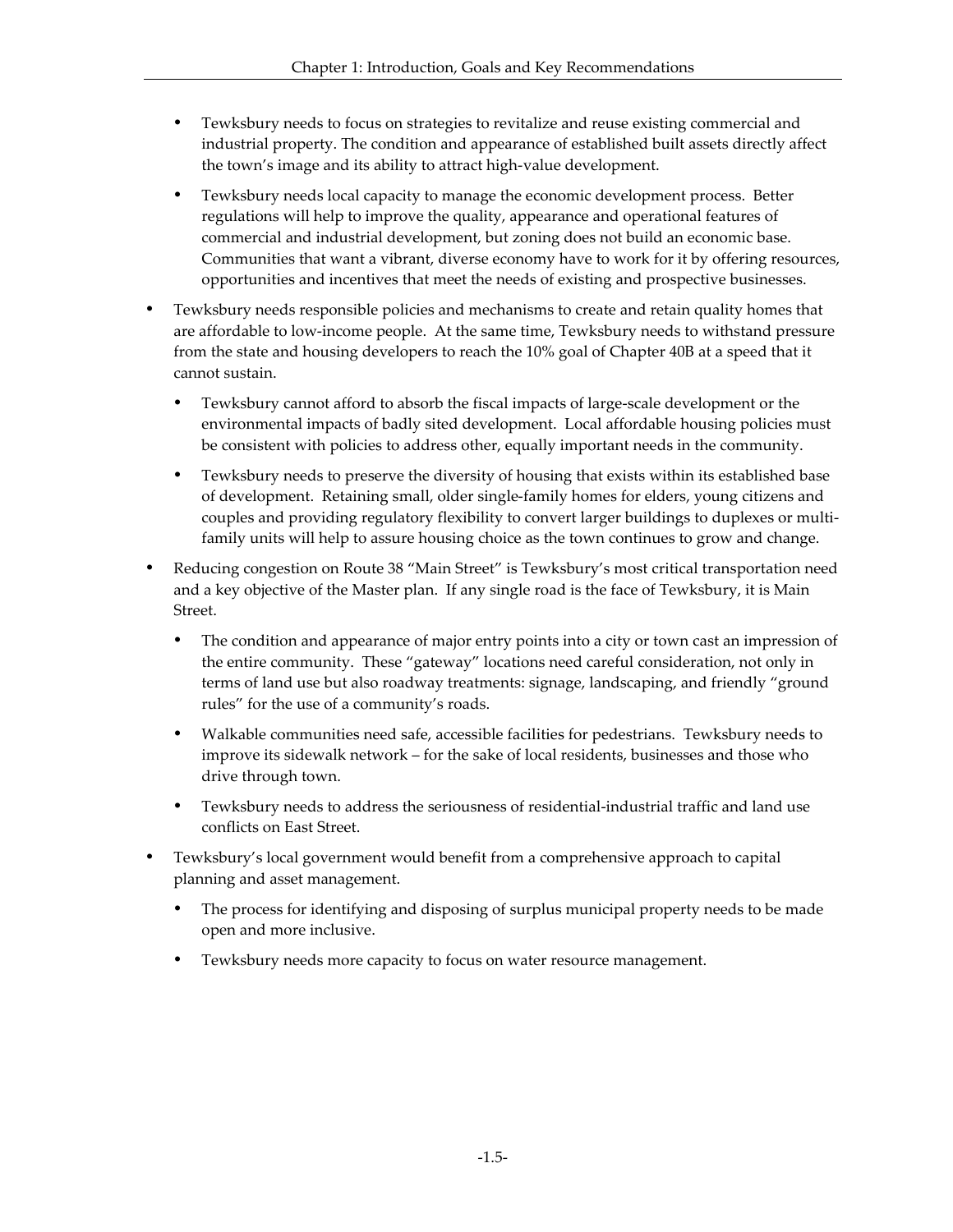## **KEY RECOMMENDATIONS**

#### **Growth Management**

Take a planned approach to mixed-use development, recognizing that some uses function quite compatibly while others do not. Mixed-use development provides many benefits that range from convenience for local residents and employees to reducing dependence on auto trips for routine activities. The Zoning Bylaw should allow developers more flexibility to propose a mix of uses appropriate to areas where they plan to build. "Mixed-use development" does not mean that a particular combination of uses should apply equally to all situations, or that prescribed ratios of commercial, residential, industrial and open space uses should be achieved by every project. In Tewksbury, appropriate mixed-use development could include the following approaches:

- ü Convenience retail in residential areas. The corner store may seem like an emblem of the past, but retail development remains appropriate within higher-density residential areas such as multi-family and retirement housing communities. As part of the special permit process for these types of developments, developers should be encouraged to integrate retail and service businesses that cater to the housing development and its immediate vicinity.
- ü Convenience retail in office and industrial areas. Within Office/Research areas, developers should be allowed to include small, convenience retail and service establishments that cater mainly to the workers within an Office/Research development. This will meet the needs of employees and minimize the amount of traffic they generate in order to conduct small daily errands. Having small stores and service establishments within easy walking distance of the office may also encourage workers to carpool.
- ü Moderately high-density housing mixed with limited commercial uses. Multi-family and townhouse development should be allowed in planned "transitional" zones between industrial or commercial areas and single-family neighborhoods, carried out in conjunction with smallscale, low-impact commercial and office development and shared community facilities, e.g., small neighborhood parks and playgrounds.

The master plan promotes a philosophy of locating residences, shopping, and workplaces within close proximity to one another wherever possible. Policies to encourage live-work situations and other strategies to reduce auto dependent travel should be pursued wherever possible in Tewksbury.

Give primacy to design. Tewksbury seems to have focused all of its regulatory attention on use and dimensional requirements which, while necessary, do not address the visual impact of development on nearby neighborhoods or on views from the road. Clear architectural design guidelines and site plan standards should be drafted to require that new construction respect, reinforce and enhance the town's historic development patterns. Design standards can be accomplished by supplement to the town's site plan review bylaw or by a separate design review bylaw, which would be administered by an appointed design review board.

Think strategically about infill development. Infill development refers to the targeted redevelopment of vacant parcels in otherwise developed areas. The redevelopment of these parcels, along with high-quality redevelopment of underutilized land throughout Tewksbury, should be a top priority for both land use and economic development reasons. Other communities have successfully used incentives to promote infill redevelopment, including density bonuses for desired types of development and a streamlined permitting process for targeted areas. Public investments in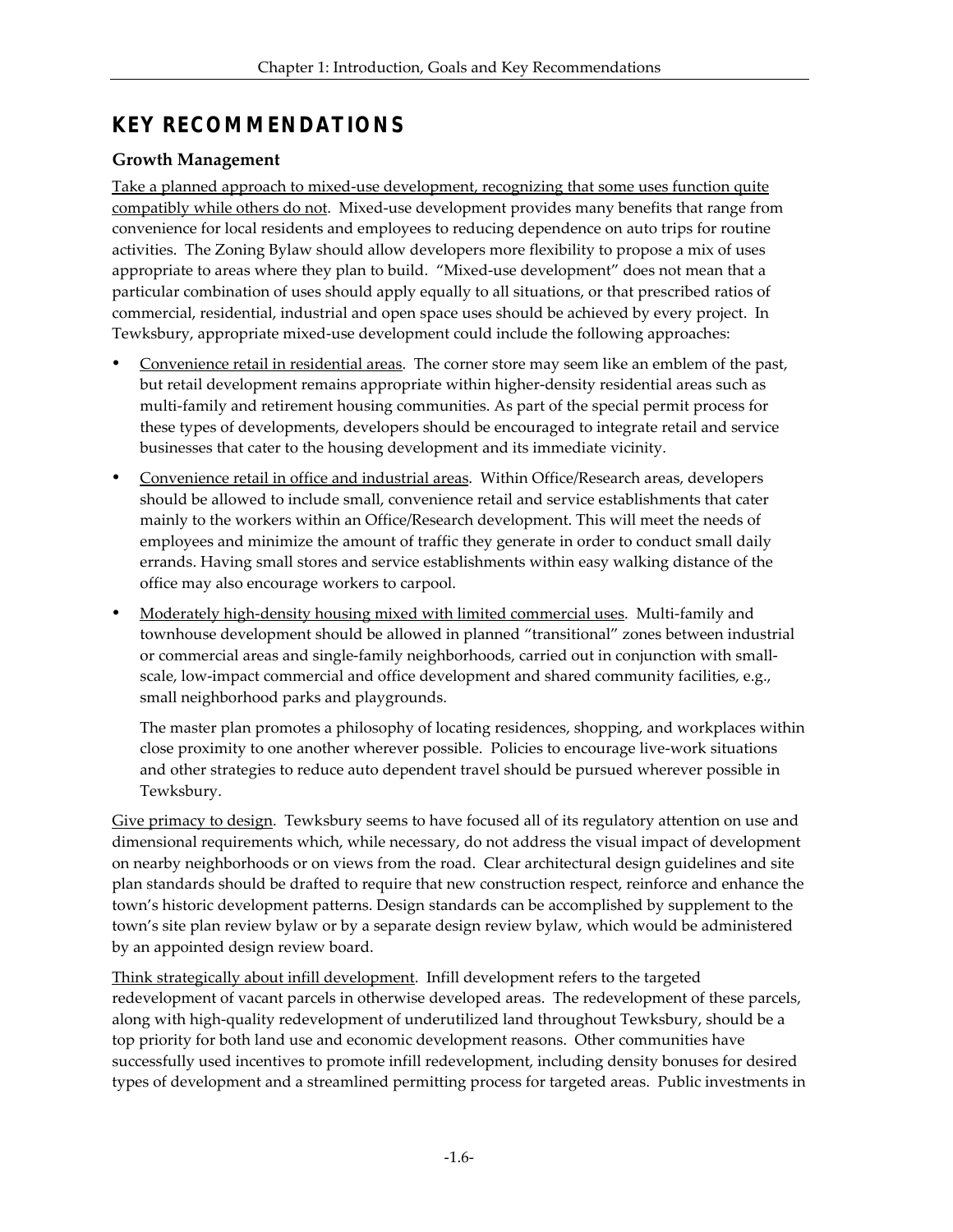streetscape enhancements and amenities such as public parking can generate matching private investment in an area.

Put pedestrians first. Tewksbury should focus on enhancing the pedestrian environment along Route 38, but especially in the Town Center, Shawsheen and South Tewksbury areas. This will require a combination of public investments and regulations. Public investments should prioritize safe, attractive sidewalks and landscaping. Private business owners can and should play a role in these improvements, however. Development regulations should focus on controlling curb cuts, parking and landscaping on private property.

Make zoning an agent of high-value, quality development. The range of uses allowed in the Heavy Industrial district is not conducive to establishing a planned, sustainable economic base. Similarly, the Zoning Bylaw's general lack of design standards in the Commercial District is not conducive to public safety or fostering a favorable image of the town, especially in the Town Center. Elements of a pedestrian-oriented village typically include small (or no) building setbacks, a mix of small retail and service establishments, and parking either on the street or behind the building. Flexible dimensional rules would be beneficial for promoting village-style development. In addition, regulations to encourage village development should establish a maximum setback distance and prohibit auto-oriented site layouts with large parking lots in front of the building.

Open space is a public asset and should be treated accordingly. At various times during the development of the master plan, discussions about open space revealed a sense that some local officials perceive open space advocacy as tantamount to no-growth advocacy. The master plan's emphasis on open space protection has very little to do with curbing future development. Rather, it promotes open space as a central component of neighborhood design and environmental quality, just as it promotes stronger building and site standards as central components of commercial and industrial design.

In many parts of Tewksbury, open space – even in small, relatively isolated pockets – provides visual or scenic relief from development and preserves a clear impression of Tewksbury's rural past. The large expanse of open space around Tewksbury State Hospital has a character-defining impact on a key point of entry into town, but it does not provide neighborhood-level or geographically distributed benefits. Moreover, much of Tewksbury's land is directly influenced by wetlands and floodplains because of the town's relationship to three watersheds, especially that of the Shawsheen River. Open space, whether wetlands or upland, should be seen as a critical environmental protection tool for the town. It provides a measure of relief from the impact of existing development on Tewksbury's water resources. The town may not be able to acquire more open space in the future, but every effort should be made to retain and protect land the town already owns.

#### **Land Use Plan**

The master plan promotes a conceptual future land use pattern for Tewksbury, including desired land uses, land allocation, and the physical layout for the town. As the centerpiece of the Master plan, the land use concept plan is supported by recommendations found in other elements. It should serve as the basis for new zoning regulations, as a blueprint for future development and open space, and as a guide for residents, town officials and developers.

An effective land use concept plan recognizes the physical, environmental, cultural and economic features of different areas. Although Tewksbury has several zoning districts, most of the planning that it represents occurred many years ago. The town seems to have implemented past plans in a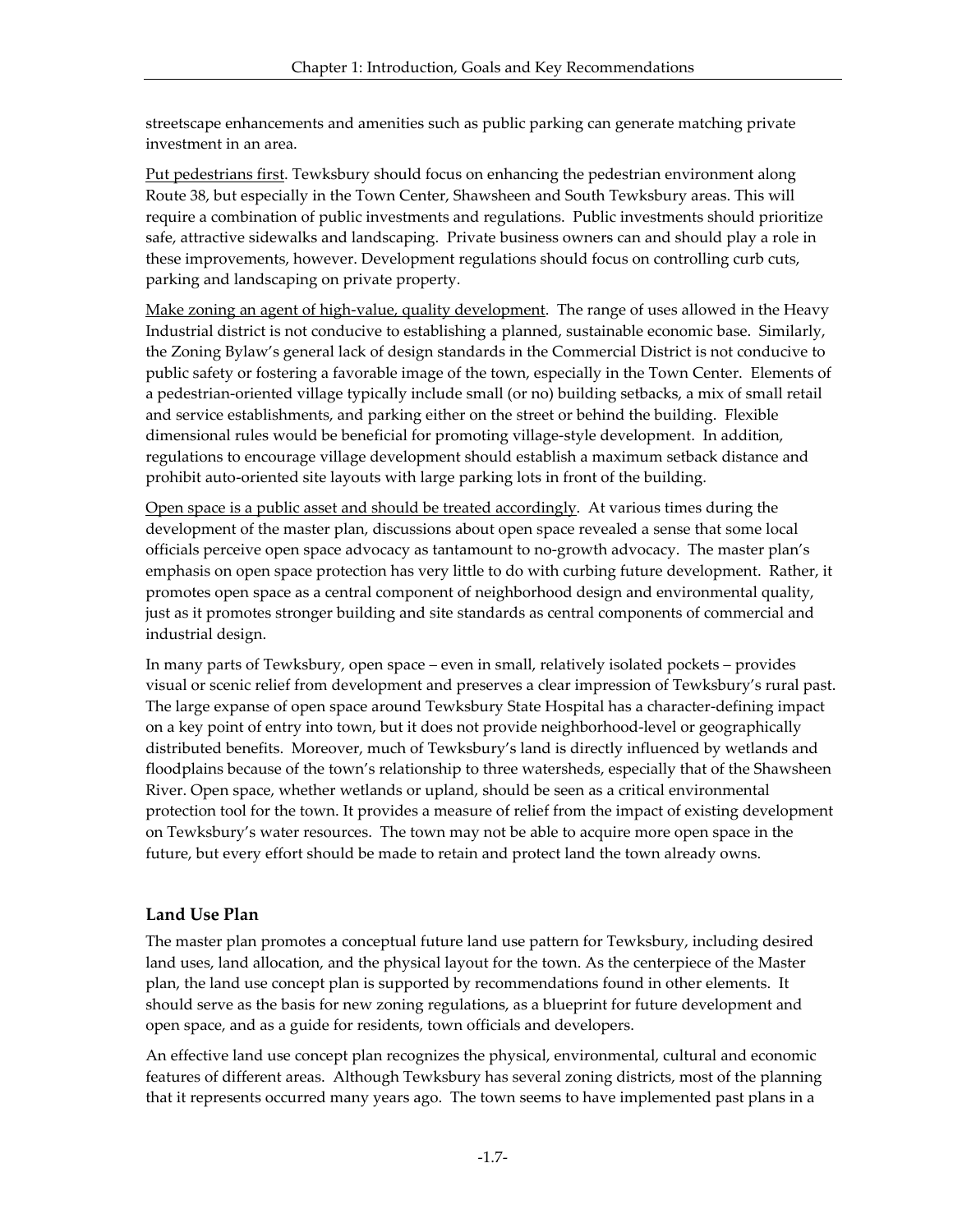haphazard, often incomplete way. As a result, the zoning map encourages outcomes that are sometimes inconsistent with the aspirations and needs of residential, business and industrial property owners. For example, the industrial zoning along East Street was promoted as part of a larger plan that called for an industrial connector road between I-93 and I-495. Tewksbury adopted the zoning, but the roadway was never built. In addition, the town wanted to cultivate a strong tax base and toward that end, nearly all of Route 38 was zoned for relatively undifferentiated commercial development, with few incentives for a coordinated approach.

The Land Use Concept Plan<sup>2</sup> is reasonably simple, straightforward, and responsive to the Master plan goals expressed at the visioning forums. It does not reduce Tewksbury's overall build-out potential to a significant degree. Rather, its purpose is to promote an appropriate mix of residential, commercial and industrial development, emphasize traffic safety and secure, healthy environment for the town's present and future residents.

Open Space and Public Use Areas. The Land Use Concept Plan combines three existing zoning districts with other land into a single designation for areas that serve open space and community needs. It includes virtually all land owned by the Commonwealth and the Town, along with private property that should be protected because of its environmental sensitivity or importance for neighborhood-level open space and recreation uses. Where appropriate, land in Open Space and Public Use Areas could be developed for active recreation areas, such as ballfields or playgrounds, for municipal and school uses, or for passive recreational activities such as walking, picnicking, fishing, or bird watching. To the extent possible, all sections of Tewksbury should have the benefits of open space.

Single-Family Home Neighborhoods. The Residential Development Areas in the Land Use Concept Plan are very similar to Tewksbury's existing Residential District. The key difference between them lies in a proposed reallocation of town-owned land in the Residential District to "Open Space and Public Use" to reflect their status as community resource areas. The Land Use Concept Plan promotes no change to the town's basic dimensional regulations, e.g., the minimum lot size of 43,560 ft2 . Clustering of new development should be required or strongly encouraged through incentives in order to provide for useable open space, contiguous trails and other amenities. Compatible uses such as agriculture, conservation, and recreation should be permitted in Residential Areas, as should accessory uses such as accessory dwelling units and home occupations. Non-residential development should be limited to exempt uses, e.g., schools and religious organizations, and municipal uses approved by town meeting. In all cases, non-residential uses should be subject to Site Plan Review.

Multi-Family Residential Development. For Multi-Family Areas, the Land Use Concept Plan corresponds mainly to Tewksbury's existing MFD, MFD-55 and Community Development Districts. Since the town has allocated only a few areas for multi-family residential development, Tewksbury should reserve them exclusively for multi-family housing. It is appropriate to encourage senior housing in these areas, perhaps by providing a modest density bonus or allowing senior housing as of right, but the town should reconsider its existing policy of restricting some MFD areas to over-55 housing.

Neighborhood Compatibility Areas. The Land Use Concept Plan identifies several "neighborhood compatibility areas" that are intended to encourage a predominantly residential mix of uses and

 $\overline{a}$ 

<sup>2</sup> See Chapter 2, Land Use Map 3.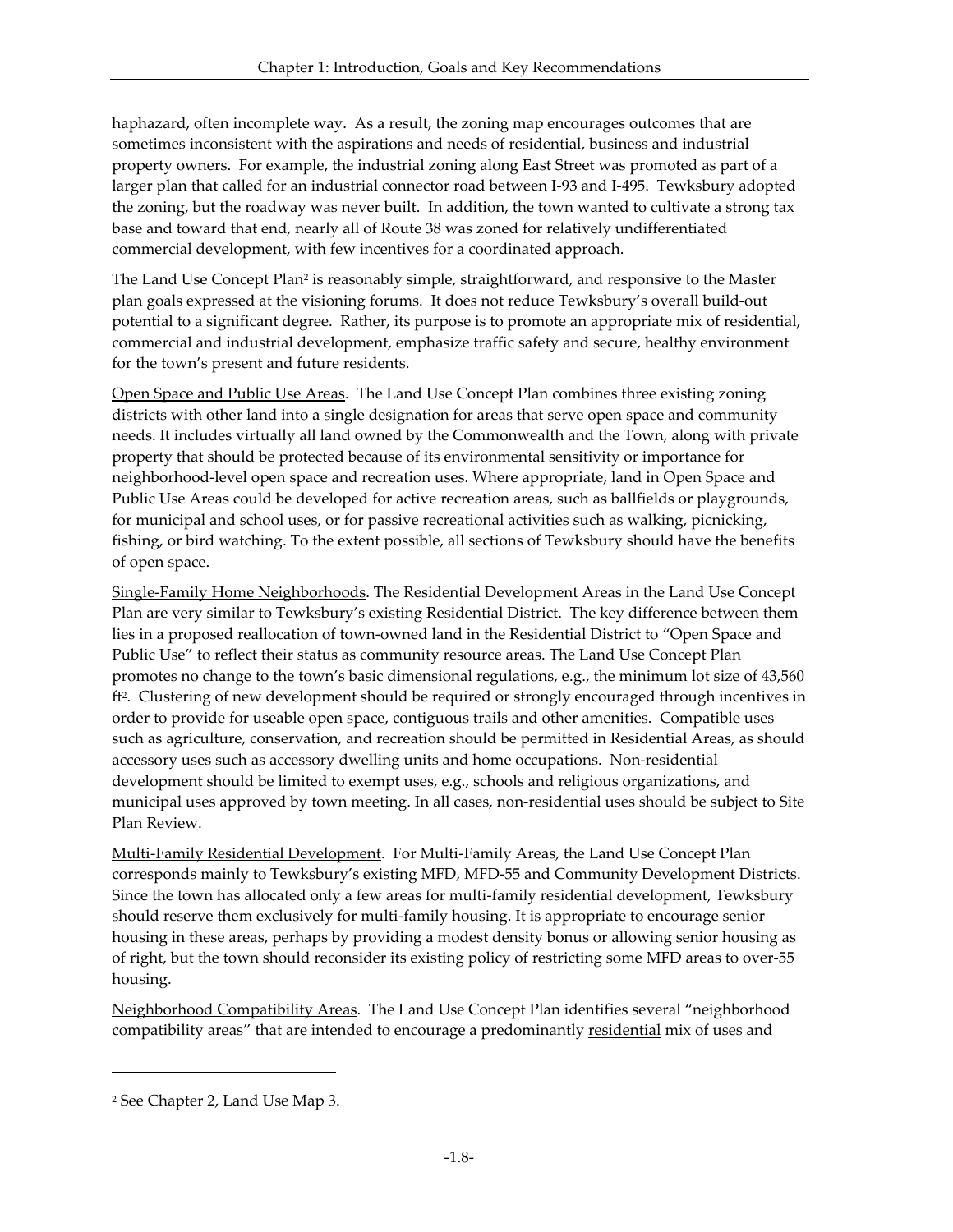provide generous landscaped buffers between industrial, commercial and residential areas. The areas lie along East Street opposite the proposed Mixed-Use Planned Development Area, off Route 38 between the Town Center and an area designated for Light Industrial uses, northwest of the Highway Industrial area by I-495 and Andover Street, and between the Light Industrial area between East and North Streets and property that belongs to Tewksbury State Hospital. Permitted uses might include townhouse and multi-family residences, small professional or medical offices, business and personal service establishments. These areas need further study and time to build neighborhood consensus as to the boundaries and permitted uses for special overlay districts that should be developed in the future.

Wamesit Commercial Area. Existing development and traffic patterns suggest that the area along Route 38 adjacent to the I-495 interchange should remain designated for traditional highway commercial uses: larger regional retail establishments in stand-alone or "power-center" shopping areas. Tewksbury should establish special design guidelines and site plan standards for development in these areas in order to provide a more attractive point of entry to the town, control for environmental impacts, and improve pedestrian safety.

Gateway (Mixed-Use) Area. Route 38 needs a transition zone from highway and regionally oriented commercial uses at the I-495 interchange to land use that has a more local and neighborhood character, with more traditional signage and greater attention to aesthetics. Toward that end, Tewksbury should consider a "gateway" area, one that provides the public with a more welcoming sense of arrival to the Town Center. As conceptually proposed, the Gateway Area begins near the intersection of Main Street and Pike Street and extending southeasterly to the vicinity of Marshall Street and Erlin Avenue. A wide selection of retail uses and personal services would be permitted, but big-box development and large-scale retail and regional shopping would be discouraged through the use of density and dimensional requirements and floor area limits. Flexible design standards could be crafted to further shape the form and function of this area.

Town Center. The Town Center surrounds the Town Hall, the library, and other older school and building sites. As presented in the Land Use Concept Plan, the Town Center begins at the Gateway Area and extends southeasterly on Route 38, incorporating a portion of North and Pleasant Streets and terminating just beyond the Route 38/Chandler Street intersection. This area's main objective is to promote a sense of place by creating an identifiable village center with pedestrian activities, traditional building form, mixed uses, and greater coherence of architectural treatment and design. For example, future design guidelines should foster and encourage:

- ü Traditional building form
- **•** Subordination of parking in relation to buildings
- New standards of signage and overall aesthetics
- High quality landscaping and pedestrian amenities
- On-site lighting in traditional and pedestrian scale
- An improved "sense of entry" to the Town Center
- Protection of older buildings that contribute to the Town Center's image.

Tewksbury could implement the Land Use Concept Plan's proposed Town Center Area by establishing a special zoning district with new design standards and special use regulations. Permitted uses within the district could include municipal, office, small retail and a mix of residential uses, designed to be compact and representative of a traditional village scale and form.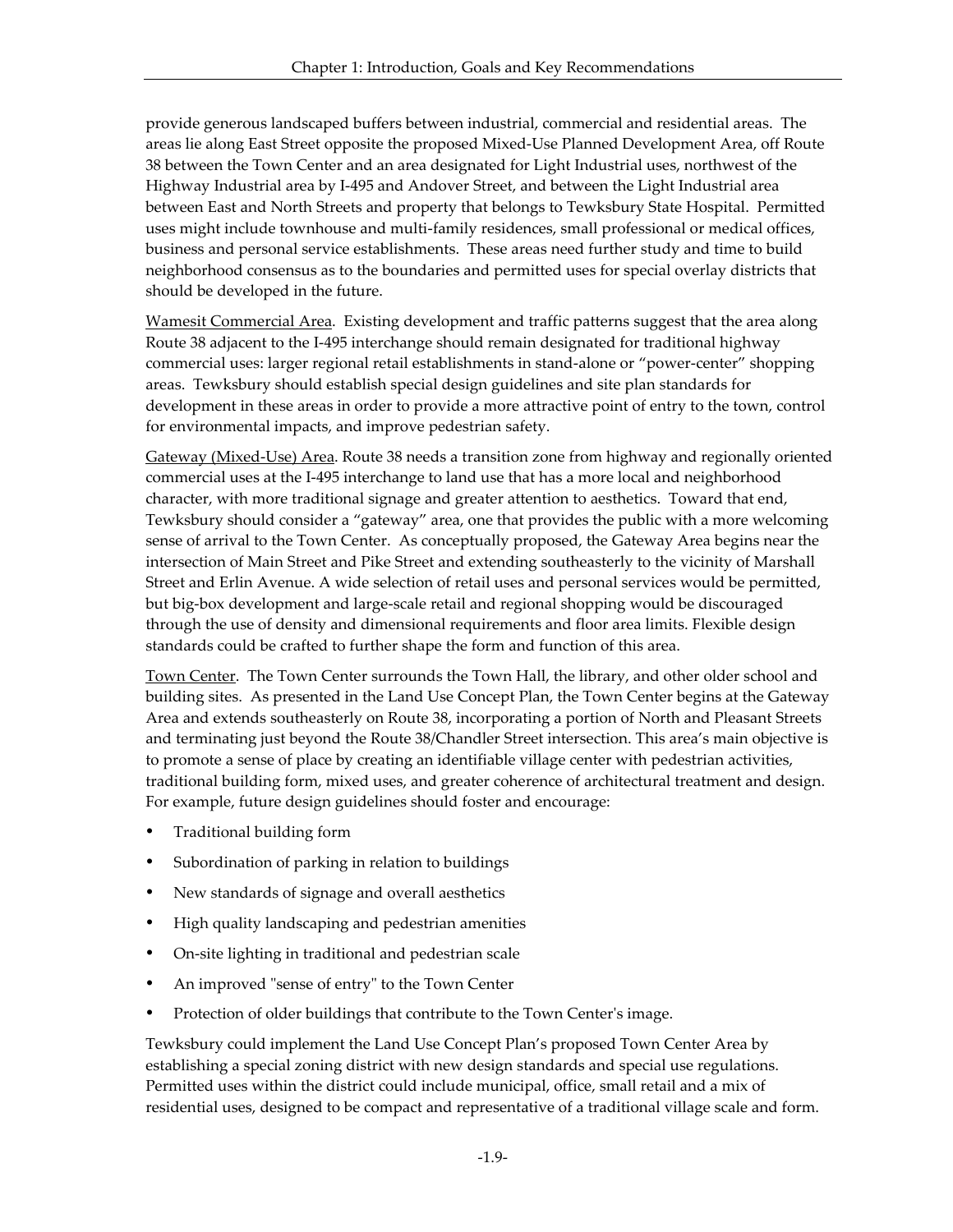When properties are re-developed, parking areas could be encouraged to be located to the side and rear of properties, and be subordinated in relation to building form. Landscape treatments should reinforce the vocabulary of civic uses characteristic of a traditional town or village center. To enhance village-style development, the town may need to consider a number of public improvements, including ornamental lighting, landscaping, and village-style street furniture. These improvements should be part of a long-range capital plan for the Town Center, one that is developed with ample input from residents and local businesses.

Shawsheen Area. The Shawsheen Area shown on the Land Use Concept Map begins north of the intersection of Main Street and Salem Street, and extends northwesterly to the intersection of Main Street and Colonial Drive. The objective of this area is to foster high-quality commercial development that serves residents of the town and surrounding neighborhoods. A wide selection of retail uses and personal services are envisioned. Large box stores and large-scale retail and regional shopping would be discouraged through the use of density and dimensional requirements (including floor area limits) that would be carefully tailored to the district objectives. Flexible design standards could be crafted to further shape the form and function of this area. Incentives could be provided to encourage improved signage, building design, curb-cut consolidation, and landscape treatments.

South Tewksbury Area. The Land Use Concept Plan identifies the South Tewksbury Area as the segment of Route 28 that runs from the Wilmington town line northwesterly to the beginning of the Shawsheen Area. The objective of this area is to encourage local businesses that serve surrounding neighborhoods. Much like the Shawsheen Area, the South Tewksbury Area is envisioned as a local shopping area with small, pedestrian-oriented retail and service centers. Here, the town's zoning should allow a wide selection of retail uses and personal services while discouraging big-box stores and large-scale retail and regional shopping through density and dimensional requirements and maximum floor area limits. Small grocery stories, delicatessens, dry cleaning establishments, gift stores and general retail in small- to medium-scale buildings.

Much like the Shawsheen District, the South Tewksbury District needs incentives to encourage improved signage, building design, curb-cut consolidation, and landscape treatments. As these shops will likely (and should) attract pedestrian traffic, site design guidelines should identify appropriate building layout, site configuration, and required pedestrian facilities. Design guidelines must address setback requirements, sidewalks, curb cuts and other aesthetic guidelines, including design and signage standards to promote attractive development. Some public investment may be required to maximize the economic potential of these areas, such as streetscape improvements or public/shared parking facilities.

Mixed-Use Planned Development. The Mixed-Use Planned Development Area applies to one location on the Land Use Concept Map, an area presently zoned for "Heavy Industry" on East Street. This area needs special attention because it is a key gateway location into the community for traffic entering from the Dascomb Road/I-93 interchange in Andover. Tewksbury should encourage a mix of retail, office, service and multi-family residential uses in order to maximize the area's market appeal to investors, but rigorous site plan, architectural design, signage and landscaping standards are a must for all development that occurs in this area. The same standards should govern development that occurs in a recently created "Highway Services Overlay District," which was adopted by town meeting as work on the new Master plan was coming to a close.

Office-Research Areas. Areas for Office/Research are intended to provide designated zones for highvalue office developments and similar uses. Office-research development generally requires that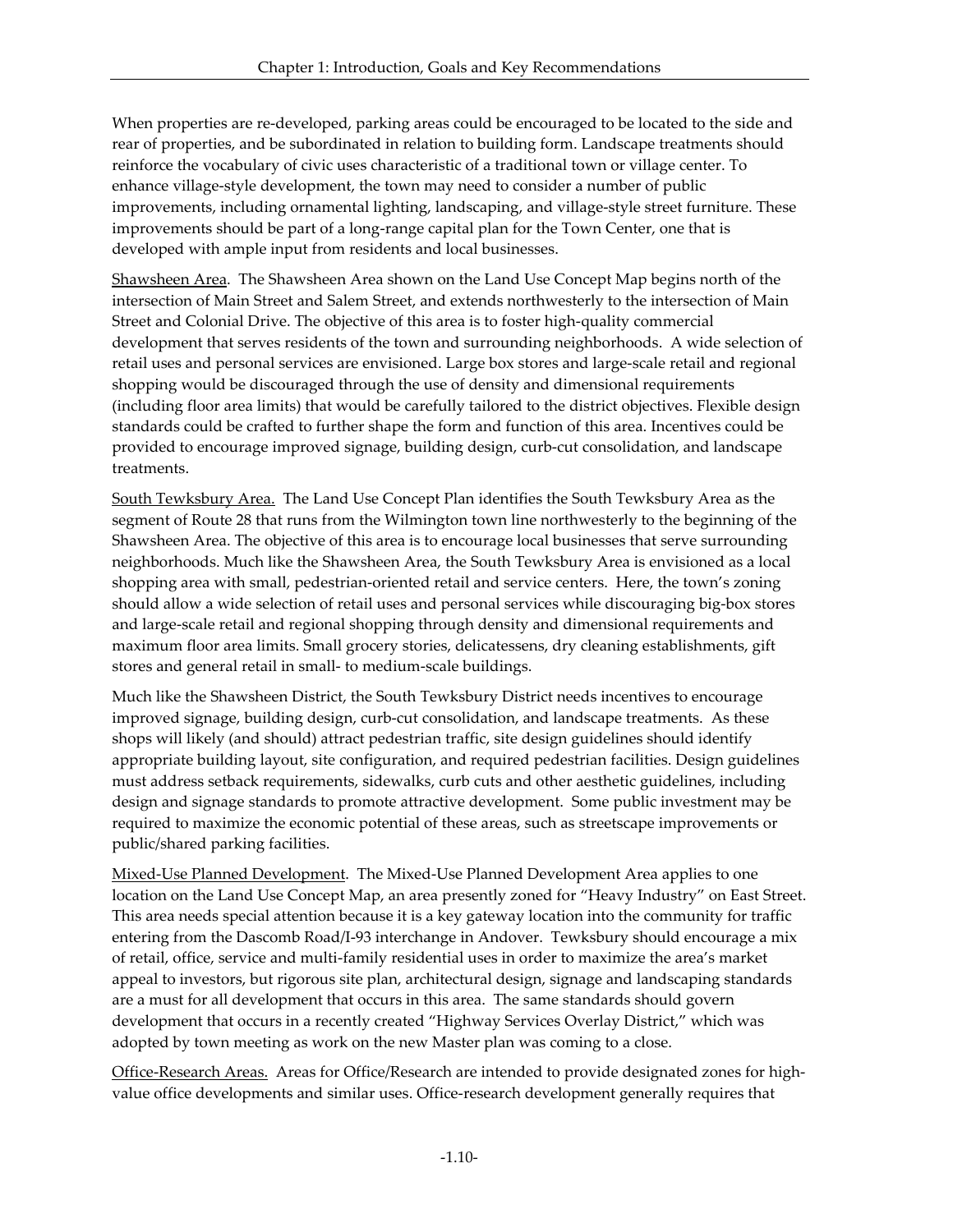land be reserved for these uses, i.e., by discouraging a wide variety of other commercial or industrial uses in close proximity. The Office-Research areas shown on the Land Use Concept Map include several parcels northwest of the I-495 and Route 38 interchange, and land presently zoned for "Heavy Industry" in the southwest corner of town, near Billerica.<sup>3</sup> In these areas, allowed uses should be limited to office buildings, research laboratories and similar facilities. Industrial and other commercial uses should be prohibited except for small-scale retail and service establishments as accessory uses that serve employees in the Office-Research areas: restaurants, coffee shops, dry cleaners, and similar businesses. Generous landscaped buffers should be provided to shield the residents from the visual impacts associated with the office development.

Light Industrial Areas. These areas include land in Tewksbury's existing HI district but in close proximity to residential property. A range of light industrial and professional uses should be encouraged, subject to extensive landscaping and buffer requirements. Owing to existing development in these areas, the town should allow the continuation and limited expansion of businesses such as distribution, warehousing, and manufacturing facilities and utilities because the retention of these businesses will allow Tewksbury to retain economic diversity and balance. Transitional districts between light industrial and predominantly residential neighborhoods must be factored into any plan for the Light Industrial Areas. In addition, the town should adopt and enforce performance standards to minimize negative impacts associated with noise, air pollution, and traffic that might be generated by development in the Light Industrial Areas. As referenced above, eco-industrial uses should be considered, particularly those that produce or develop natural food or other environmentally friendly products. Major retail development and regional shopping centers should not be allowed.

#### **Natural, Cultural and Open Space Resources**

Wetlands & wildlife habitat. Wetlands perform several important functions that contribute to a community's ecological health. G.L. 131 Section 40, the Wetlands Protection Act, provides significant protection for wetlands in Massachusetts, but many cities and towns supplement it with local wetland regulations in order to exercise greater local control over the review of projects proposed in or near wetland resource areas. Although Tewksbury has a local wetlands bylaw, some of its provisions are weak or ambiguous and there needs to be consistent enforcement.

Functioning habitats and ecosystems depend on large, contiguous areas of undeveloped land. In fragmented landscapes, many indigenous species are no longer able to find adequate habitat and ecosystem functions (such as groundwater and surface water flow) become impaired. An effective natural resource protection plan should preserve undeveloped areas that represent the full range of natural habitats occurring within a town, and these areas should be connected with natural corridors. The Master plan promotes such objectives by designating areas that are most important for plant and wildlife habitat. Development may continue to occur in or adjacent to some of these areas, but Tewksbury's zoning and other policies should work to minimize impacts on natural communities. For example, open space in cluster developments should be designed to preserve parcels with the best habitat value and forge connections with adjacent open space. Cluster open space that consists of leftover scraps of land, unusable for humans or wildlife, should be discouraged.

-

<sup>3</sup> See also, Economic Development Element.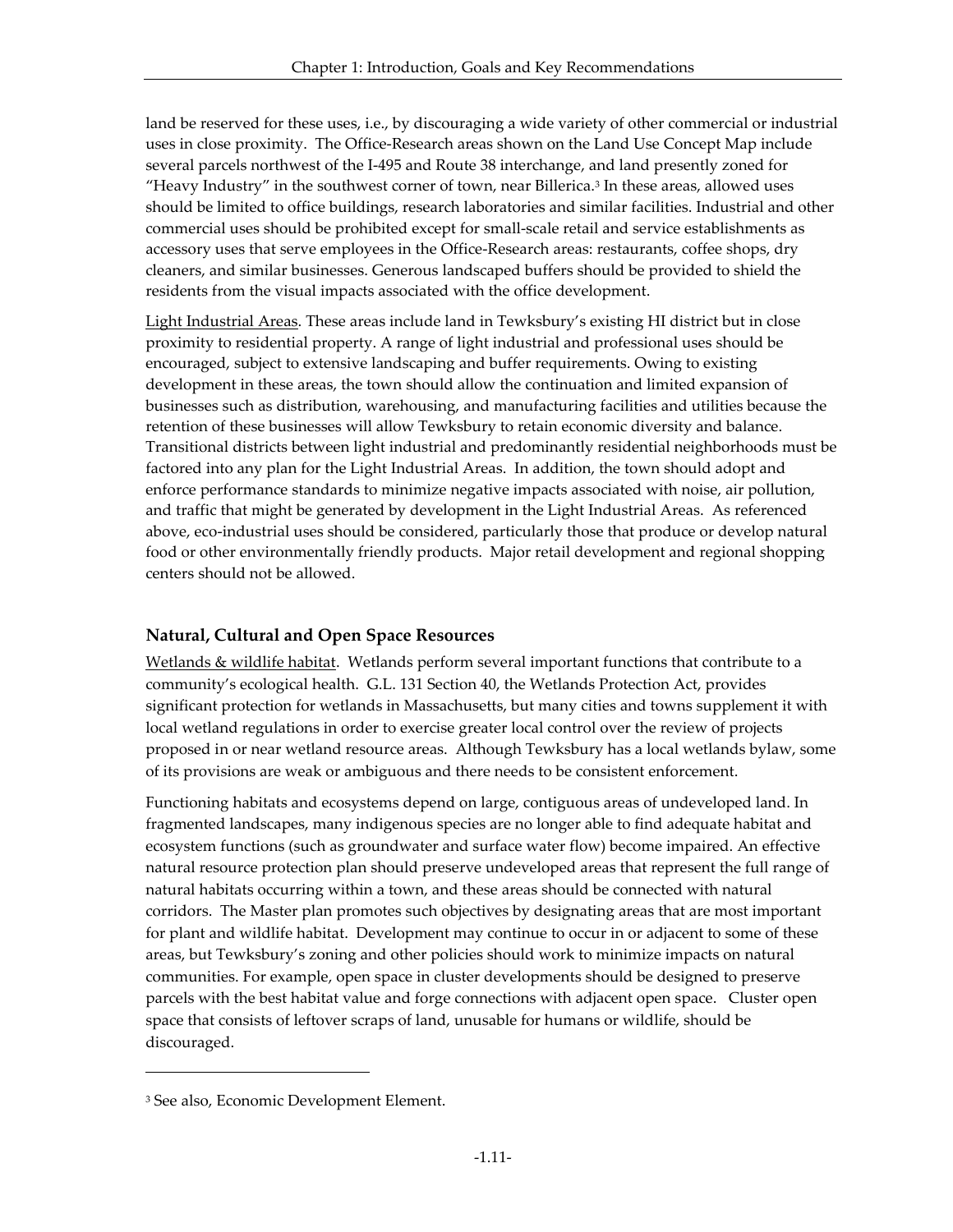Tewksbury needs to take a stronger, multi-faceted approach to protecting wetland resources and wildlife habitat. The Master plan recommends three regulatory measures:

- Adopt a Wetlands and Riparian Corridor Overlay Zoning District, the proposed boundaries of which are illustrated on Natural & Cultural Resources Map 5.
- In the Wetlands and Riparian Corridor District, the Conservation Commission should use its power under the Wetland Bylaw to require conservation restrictions when issuing an Order of Conditions for work in or near a wetland resource area.
- Remove the Great Swamp from the Heavy Industrial District and reclassify it as land in the proposed Open Space and Public Use District. For additional protection, industrial land abutting the Great Swamp should be subject to more stringent open space and landscape buffer requirements than would normally be applied to industrial development elsewhere in town.

Without companion actions, protecting land from development is not an adequate strategy to assure that the land will continue to function as habitat for native plants and wildlife. Owing to pollution, soil and hydrological disturbances, the species composition in many wetlands throughout the state has been altered by invasive species. Tewksbury could promote ecologically sound land management by taking several steps, such as:

- Develop and implement management plans for municipal property and conservation areas in order to maximize their value for native plant and wildlife species.
- Work with local volunteers to monitor invasive species on Tewksbury's open space and develop eradication plans where appropriate. The DPW and volunteers should remove invasive species along pond shores and plant native vegetation.
- Promote wildlife movement by minimizing fencing in conservation areas, particularly where adjacent open space parcels abut one another, and by providing for the preservation of uninterrupted wildlife habitat.

Water resources and open space. Natural buffers around surface water bodies are effective barriers against pollutants that might otherwise enter the water from surface runoff or groundwater discharge. Vegetated buffers absorb nitrogen and phosphorous pollution, neutralize organic and hydrocarbon chemicals, and detain sediment and the heavy metals that often adhere to it. The Massachusetts Rivers Protection Act is a powerful environmental law that restricts development within 200 feet of any perennial river or stream. If properly enforced by the Conservation Commission, the Rivers Protection Act will ensure adequate buffering around Tewksbury's perennial streams.

For ponds and intermittent streams that are not protected by the Rivers Protection Act, Tewksbury needs to focus on establishing and enhancing natural land buffers. This is particularly important for seasonal drainage channels that fill with water during major storms when sediment and pollutant loads are large. The protection of land around intermittent streams should be explicitly identified as a performance standard for residential and non-residential development.

Nonpoint source pollution (or polluted runoff) comes from many sources, mainly human activity and sometimes from natural landscapes. Common human activities like clearing and fertilizing land, controlling pests, salting and sanding roads, disposing of household and automotive cleaners, and failing septic systems cause persistent pollutants to accumulate in the environment. Tewksbury's planned extension of sewer service throughout the town may help to improve water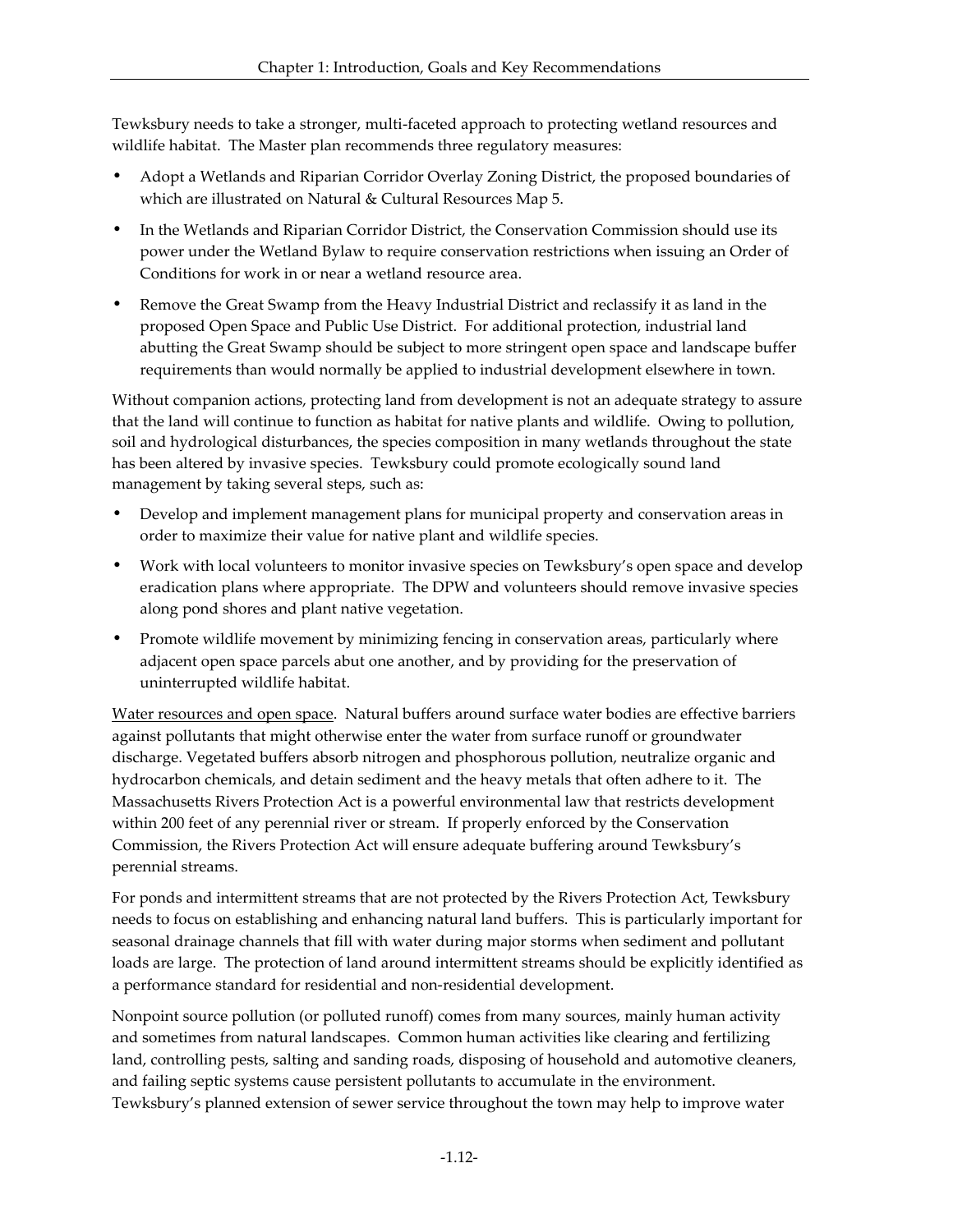quality in its streams, rivers and ponds. However, surface water resources and wetlands will remain vulnerable to runoff from roadways, a condition that argues for an assessment of local highway maintenance policies. Since nonpoint source pollution is diffuse, an effective control program usually requires several coordinated strategies that involve a cross-section of the community, including homeowners. Tewksbury should consider the following actions to address nonpoint source pollution:

- Site design. The town's subdivision regulations and cluster bylaw should promote layouts that minimize impervious surfaces such as roadways and driveways, and retention of natural vegetation. Lawns generate a significantly higher runoff rate and pollutant load than do perennial plantings, natural vegetative cover and undisturbed forests.
- Environmental management practices. Roadway maintenance and management have a significant effect on water quality. The Town's DPW, Conservation Commission and MassHighway should collectively assess their current programs for road de-icing, street sweeping and maintenance of roadway drainage facilities, and identify opportunities to reduce the impact of road management on water quality.
- Public education. Since nonpoint source pollution results primarily from many small, individual actions, public education is essential to the success of any water resource protection strategy. Tewksbury should work to increase the knowledge base of residents and local businesses, pointing out ways that individuals can help to protect and improve the quality of their town's water resources. For example, informational brochures on topics such as the proper use and maintenance of septic systems, low-impact lawn and garden care, and information for homeowners about how to protect wetlands on their property might be distributed with water bills or made available on the town's web site. In addition, the school department could compete for EPA curriculum development grants to develop an environmental science program on nonpoint source pollution. Many suburban school districts in Massachusetts have used EPA environmental education grants to amplify their middle- and high-school science curricula, sponsor local "Earth Day" and science fair events, and build resident capacity to protect land and water resources.
- Special protection areas. Tewksbury needs to rezone environmentally sensitive areas in order to assure that they are not developed in a way that will exacerbate pollution loads. The town has already has important erosion control regulations in place, but in some locations the zoning is inappropriate from the standpoint of wetlands and water resource protection, notably the Great Swamp.

Tewksbury has several ponds that will benefit from greater attention to surrounding open space, improved public access and increased community awareness. Ames, Long, Round and Mud Ponds are important public amenities and significant natural resources. The Master plan promotes several actions, including:

- Assign responsibility to the Conservation Officer and/or the Recreation Department for annual pond inspections, organizing shoreline clean-ups and sign posting.
- Encourage high schools students, scout troops, neighborhood associations and other groups to adopt a pond as part of a community service project.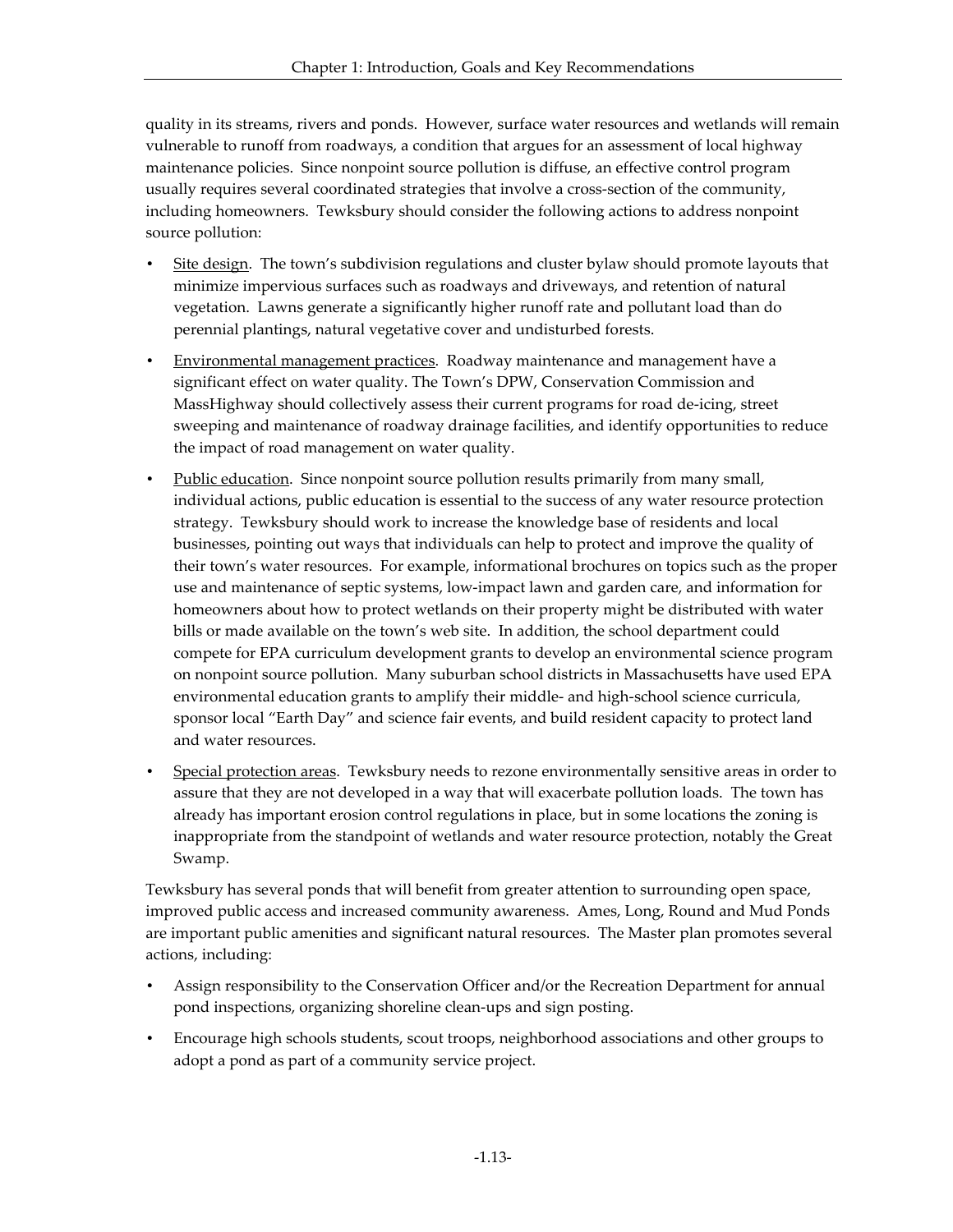- Take tax title properties along pond shores and rivers to create public access points, picnic areas and non-motorized boat access.
- Develop management plans for town-owned open space, providing for a range of allowed public uses, including seasonal restrictions and fees, maintenance of trees and vegetation, and maintenance of trails, trash removal and sign posting.

Groundwater resources. Tewksbury should consider replacing its Groundwater Protection Overlay District with an Aquifer Protection Overlay District (APOD) that includes all medium and high yield aquifer resources in the town. $4$  The proposed district is shown on Natural & Cultural Resources Map 6. In any APOD area, the town should pursue low-intensity land uses, maintain existing open space holdings and acquire new open space wherever possible. Where non-residential uses already exist within a designated APOD area, Tewksbury should adopt and apply protective guidelines to any redevelopment or significant expansion of uses on a site.

Sutton Brook Disposal Area. Tewksbury should continue to work with EPA Region 1, DEP and town counsel to determine the town's liability at Sutton Brook Disposal Area. After the town's liability status is resolved, the Community Development Office should investigate submitting an joint application with the Town of Wilmington to the EPA for a Superfund Redevelopment Project pilot grant to develop a reuse plan that is coordinated with site clean-up.

Historic buildings, sites, landmarks and roadways. Despite the knowledge that exists locally, Tewksbury does not have many policies in place to protect its cultural assets. Significantly, Tewksbury Hospital is the only site listed on the National Register of Historic Places, Tewksbury clearly has many eligible sites and collections of sites. The town has taken an important step by adopting a demolition delay bylaw, but on its own, demolition delay has limited value as a strategy to protect important buildings. The Master plan recommends several coordinated actions to increase Tewksbury's capacity to preserve historic resources:

- Apply for and match Survey and Planning Grants from the Massachusetts Historical Commission (MHC) to complete historic property inventories in the town center, and prepare nominations for eligible properties to the National Register of Historic Places.
- Survey additional areas along Andover, Chandler and Shawsheen Streets where there are collections of historic buildings, and in South Tewksbury.
- Consider establishing a local historic district in the town center, and neighborhood conservation districts in other areas of town where there are noteworthy historic property collections.
- Establish a program to negotiate preservation restrictions with property owners who want to protect their historic homes or commercial buildings.
- Use the Scenic Roads Act to designate several of the town's character-defining streets as scenic roads.

 $\overline{a}$ 

<sup>4</sup> Since the town currently does not rely on groundwater for public drinking water, DEP could decommission the town's Zone II areas and the Groundwater Protection Overlay District's legal purpose will be diminished. Establishing an Aquifer Protection Overlay District that covers all of the town's medium and high yield aquifers would change the statement of purpose in the zoning bylaw from controlling activities in a Zone II area to controlling activities that affect any significant groundwater resource.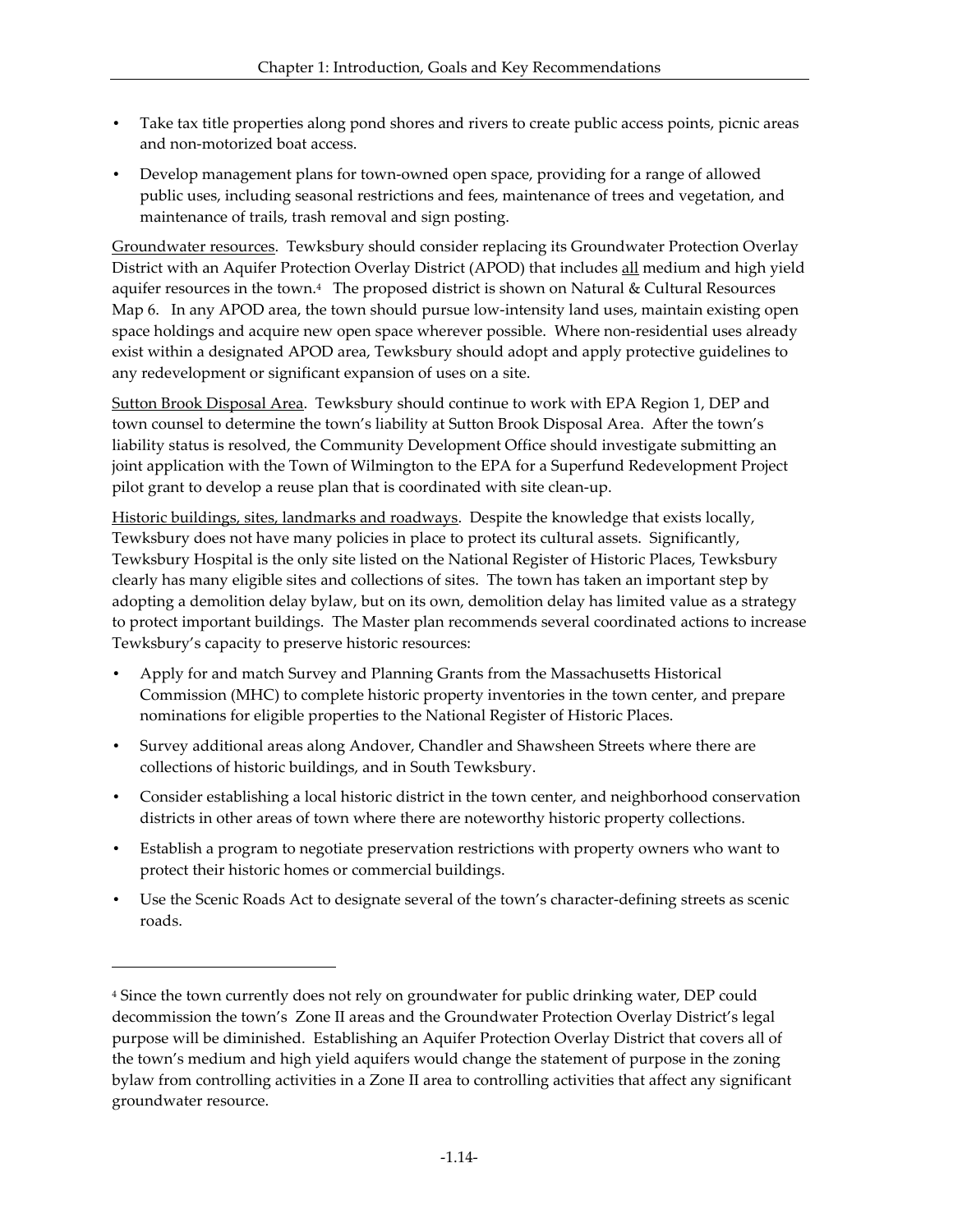Resource inventories. Tewksbury has a considerable amount of resource information, but not in a form suitable for nominating buildings, sites or landmarks for listing on the National or State Registers. Periodically, the Massachusetts Historical Commission offers Survey and Planning Grants so that cities and towns can undertake the basic tasks of historic preservation: preparing National Register nominations, creating local historic districts, planning special preservation projects, and conducting public education. Since the state's grants require a local match, Tewksbury will need to provide some financial support for preservation activities.

It is important to point out that listing on the National Register does not protect buildings from inappropriate alteration or demolition. However, it is a threshold for eligibility to use special tax incentives (investment tax credits) to finance the cost of historic preservation. It also triggers a heightened review process for properties affected by a federally or state-assisted project. In addition, listing on the National Register automatically qualifies properties for listing on the State Register of Historic Places. Listing on the State Register enables owners of historically significant properties to qualify for phased increases in the assessed value of their homes when they invest in a significant restoration project, assuming the town adopts the enabling legislation for this purpose (Chapter 191, Acts of 1996). Coupled with demolition delay and zoning incentives to preserve buildings that are ineligible for investment tax credits, National Register status is a crucial preservation tool. It will also be crucial if the town wants to compete for a Preservation Projects Fund grant to preserve town hall.

Preservation areas. A local historic district created under G.L. c.40C is the most powerful historic preservation tool in Massachusetts. Communities often resist creating local historic districts because residents think the controls are excessive and unduly burdensome on private property owners. In fact, the most commonly cited concern – regulating the color of exterior paint – is exempt under local district guidelines in many cities and towns. By law, a local historic district consists of one or more properties. As a result, communities may place an isolated, historically significant property under the protective umbrella of a local historic district. Since Tewksbury has significant buildings scattered throughout the town, a single-property district may be a very important preservation tool. An accurate, complete inventory is essential to the study process and to the endorsement required from MHC for a local historic district to be adopted by town meeting.

Scenic resources. Tewksbury has a frame of older roadways that define the visual character of the town. Under the Massachusetts Scenic Roads Act, G.L. c.40 Section15C, Tewksbury can designate these streets as scenic roads and gain additional review power for the Planning Board over activity that affects significant trees and stone walls. The town should consider placing Andover Street, Trull Road, Whipple Road, Pleasant Street, Chandler Street, North Street, Kendall Road, Fiske Street, Pinnacle Street, East Street, Shawsheen Street, South Street and Foster Road under the protective umbrella of the Scenic Roads Act.

Preservation restrictions. Much like a conservation restriction to protect open space from being developed, the owner of a historically significant building may agree to a restriction that protects its historic architectural features from inappropriate alteration. This type of strategy is classified as voluntary preservation. The building owner conveys a preservation easement to a non-profit organization, such as a local historical society, which in turn gains the right to review and approve changes to the building, enforce the terms of the easement, and compel the owner to address violations (if any). The owner may use the value of the preservation easement, or the decrease in the building's market value as a result of the design restrictions (as determined by a qualified appraiser), as a charitable deduction against federally taxable income. The Tewksbury historical commission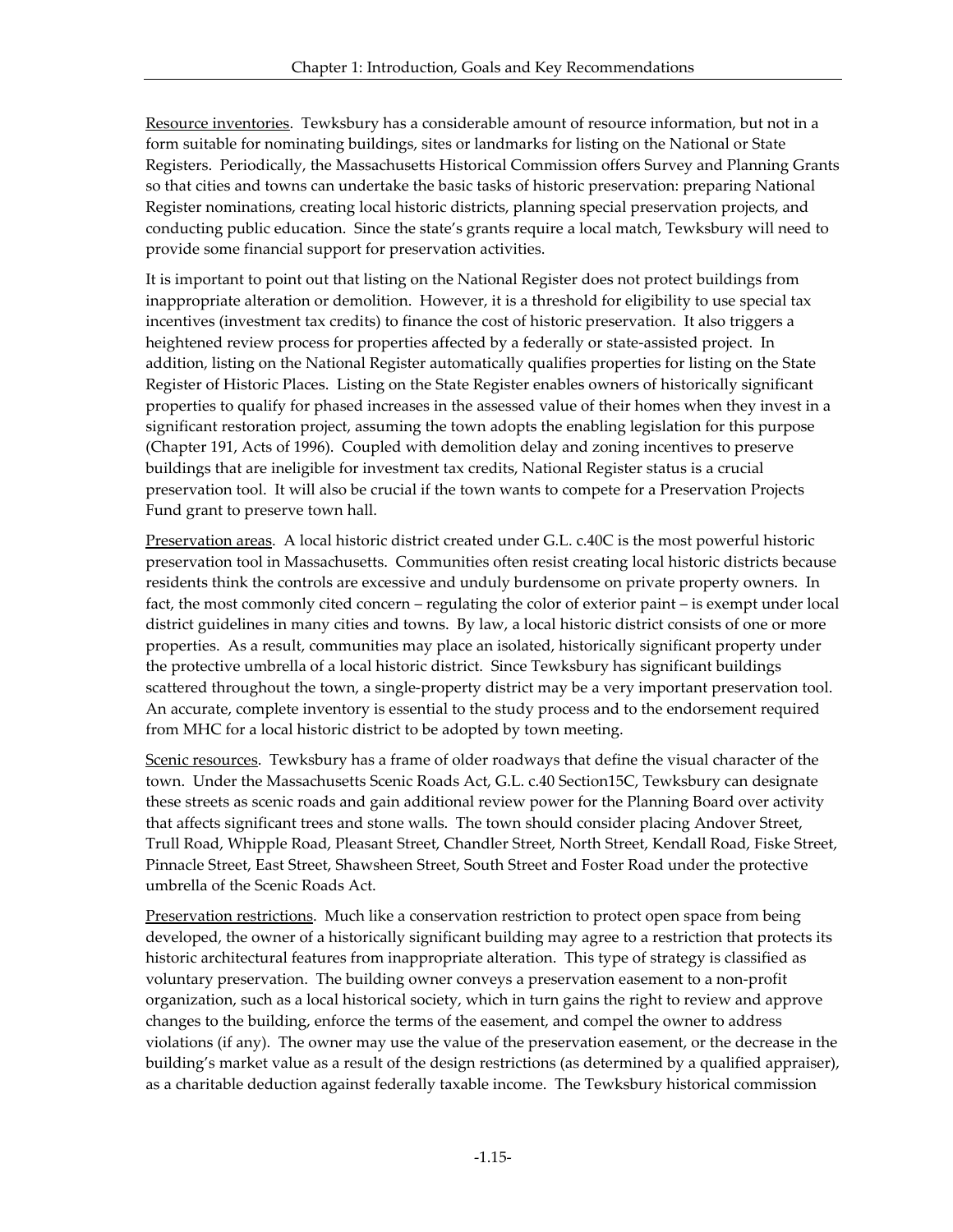should consider developing a voluntary preservation program, particularly if the town finds it impossible to establish regulatory controls.

Tewksbury Hospital. Tewksbury should continue to work with state government to assure that the town's interests are considered in the event of a disposition process at Tewksbury Hospital. The town needs to emphasize not only the property's own space value, but also its historic architectural significance. Redevelopment and reuse of historic buildings on the site should give due regard to the cultural importance of these structures.

Local capacity. Through the Department of Community Development, Tewksbury should provide or arrange for resource protection training workshops for members of town boards and commissions. It is very difficult for local officials to carry out their review and permitting responsibilities without a structure to coordinate their efforts. Clear, updated resource maps, periodic forums to review proposed zoning changes, and training in policies and regulations proposed in the Master plan would help volunteers successfully implement their charge.

#### **Housing and Economic Development**

#### **Housing**

Housing preservation. Tewksbury is a mature suburb with many "hidden assets" for affordable housing – both Chapter 40B and so-called "below-market" housing. The town needs to preserve the affordability and suitability of these units for moderate- and middle-income homebuyers in the future. Preservation strategies are difficult to implement and they require dedicated community involvement. However, capitalizing on the established base of development is more prudent than encouraging new construction wherever possible, including for the creation of permanently affordable, decent housing.

Mixed-use development. Consistent with the Land Use Concept Plan, the Housing Element recommends that Tewksbury allow mixed residential and commercial development on portions of Route 38. The town presently allows over-55 units throughout the Commercial District, but to induce redevelopment and higher property values, Tewksbury should provide more flexibility to developers to build units that respond to market demand. The town could consider setting a maximum percentage of total floor area for residential uses and limiting the allowed residential use to multi-family housing. To assure that units integrate well within a mixed-use development, Tewksbury should adopt guidelines that permit some freestanding multi-family units as long as housing units are also located above the ground floor of a commercial facility.

It is important to remember that "mixed use" requires a different approach to site planning than commercial-only uses. Mixed-use developments must provide safe, efficient access for businesses and simultaneously be designed for resident livability. They should be seen as integral features of neighborhood development – as opportunities to connect land, buildings and urban open space over a larger area for the betterment of those who live and work in Tewksbury.

Local housing capacity. Tewksbury should establish an Office of Neighborhood Development under the Department of Community Development. The department may be funded by a combination of local revenue, grant administration resources, a percentage of revenues generated by inclusionary housing developments (see below), the Community Preservation Act if Tewksbury were to adopt the necessary enabling legislation, and filing and review fees paid by residential developers. The town will need to establish a corresponding special revenue fund, most likely by home rule petition, to dedicate these and other potential revenue sources to office's operating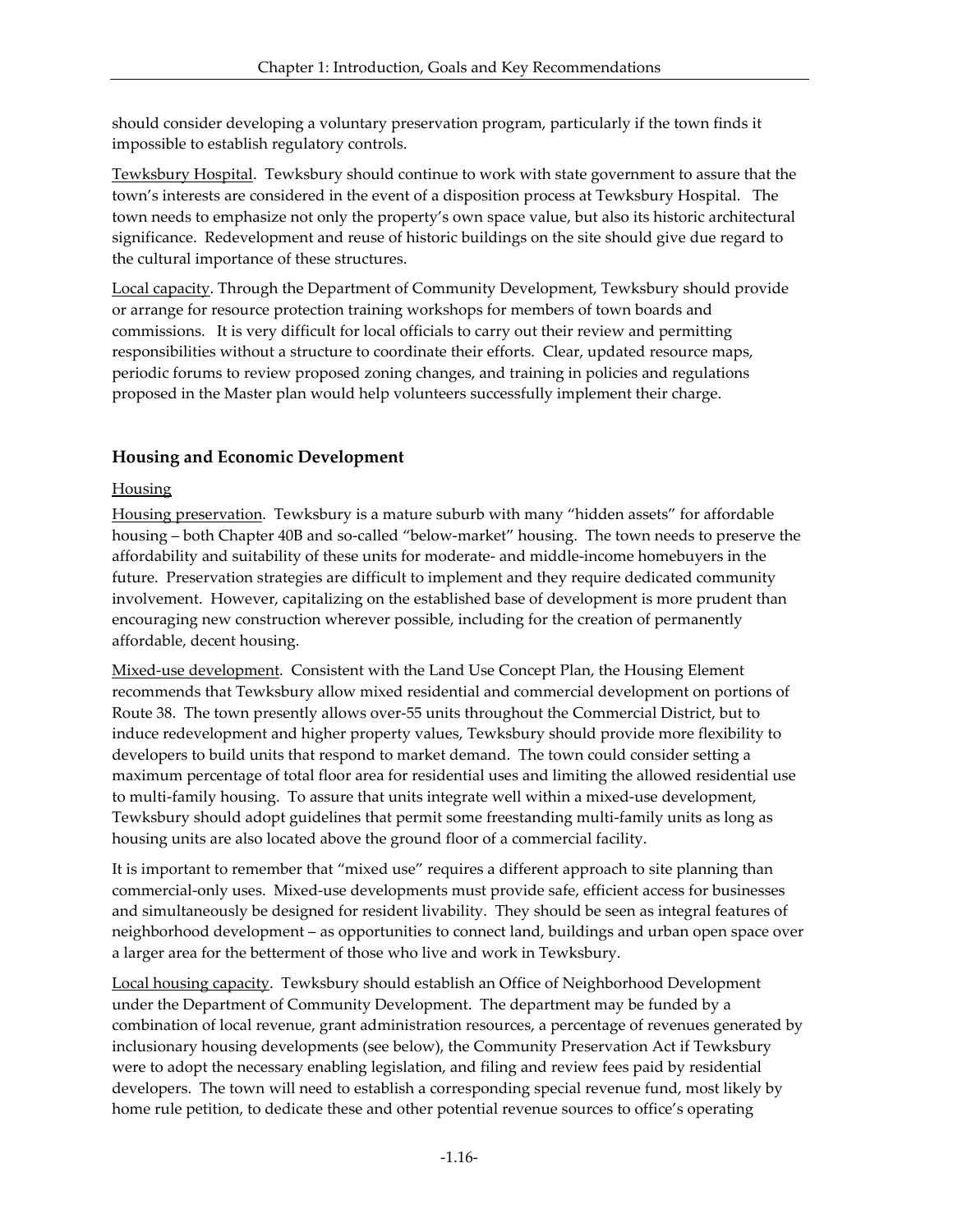expenditures. The purposes of establishing an Office of Neighborhood Development are several, including adequate local capacity for the following functions:

- ü To coordinate the development review process for affordable housing, whether by comprehensive permit or permits issued under the zoning bylaw.
- ü To provide technical assistance to and negotiate with housing developers in order to leverage as many public benefits as possible for the town. "Public benefits" include but are not limited to Chapter 40B-eligible housing units, conventional (unrestricted) multi-family and townhouse units, special housing for senior citizens and persons with disabilities, housing units included in mixed-use developments, housing units created to make historic preservation economically feasible, or the provision of parks, playgrounds and neighborhood facilities in new residential development.
- To apply for, receive and expend federal or state grants for housing preservation and development and to administer other housing finance resources obtained by the town.
- ü To support, coordinate and facilitate the work of several town agencies with roles in housing development, e.g., the Housing Partnership Committee, the Planning Board, and the Zoning Board of Appeals.
- ü To coordinate housing development undertaken by the proposed Economic Development and Industrial Corporation (EDIC), as described below.
- ü To design, administer and evaluate local housing policies and development initiatives undertaken by the town.
- To represent Tewksbury's housing interests to state agencies and housing or public policy organizations that influence state policy.
- ü To monitor existing affordable housing deed restrictions and prevent loss of existing affordable ownership and rental units.

Inclusionary zoning. In 2002, Tewksbury amended the Zoning Bylaw to add "inclusionary zoning" regulations for the MF and MF-55 Districts. This important step may help to increase the supply of units that qualify for listing on the Chapter 40B inventory, though the actual number of units produced may not be as high as local officials hoped when the bylaw was prepared. Most of the town's remaining developable residential land is in the R District. The Master plan recommends that Tewksbury extend its new inclusionary zoning bylaw to single-family home development anywhere in the R district.

Zoning incentives. The town will benefit from the following additional regulatory techniques to diversify its housing stock:

- ü An overlay zoning district that permits townhouse and multi-family housing in select locations. The district should be applied on a case-by-case basis subject to a favorable recommendation by the Planning Board to town meeting, much like a "floating" zone. Its regulations should address one or more local objectives, such as housing affordability, elderly units and assisted living communities, or small units for young citizens and couples, while requiring high quality, usable open space and adherence to rigorous design standards.
- Modifications to Tewksbury's existing "family suite" regulations to allow accessory apartments as of right, subject to an affordable housing deed restriction that applies when non-family members occupy the accessory dwelling unit.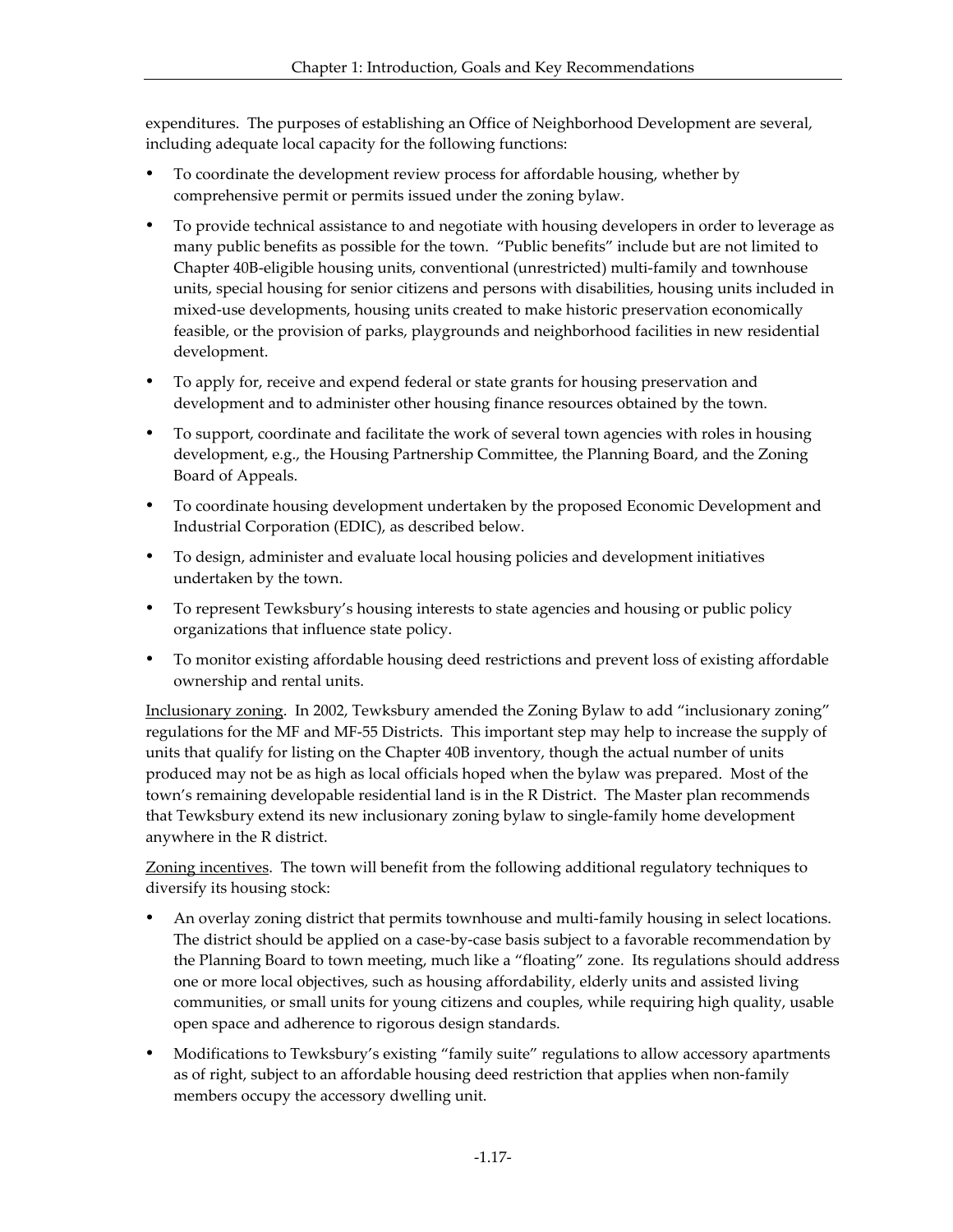ü Modifications to Tewksbury's zoning bylaw to allow single-family to multi-family conversions, up to three units as of right and more than three by special permit, subject to an affordable housing deed restriction on 25% of total development units.

Local initiatives. Chapter 40B regulations create opportunities for cities and towns to develop programs that produce "local initiative" housing. Toward these ends, Tewksbury should take the following actions:

- ü Create a local non-profit development corporation, such as an Economic Development and Industrial Corporation (EDIC) by special act of the legislature.
- ü Obtain resources from the HOME Investment Partnership Program or CDBG to acquire, renovate and sell or rent existing homes to lower-income households. If Tewksbury were adopt CPA, revenue from surcharges on property tax bills could be used to support similar types of housing programs.
- Develop group homes for persons with disabilities.

Managing Chapter 40B. Local officials throughout Massachusetts see Chapter 40B as a threat and to some extent they are right. Chapter 40B promotes a regionally equitable distribution of low-income housing across the state. It authorizes a form of streamlined permitting (the comprehensive permit) and assumes that housing needs outweigh other local needs when less than 10% of a community's housing stock is affordable to low-income households. Accordingly, Chapter 40B supersedes zoning and other requirements that make low-income housing development uneconomic.

Comprehensive permits will remain the primary vehicle for affordable housing development in most communities. Tewksbury would benefit from instituting two devices to manage the use of comprehensive permits: a comprehensive permit policy adopted by the Board of Selectmen or Planning Board, and a plan for the development and management of affordable housing. Tewksbury has already adopted Zoning Board of Appeals (ZBA) guidelines for comprehensive permits, an important "first step" toward managing the comprehensive permit process. However, comprehensive permit procedural guidelines do not substitute for a local housing policy: a statement of housing needs, local preferences and development performance standards. Tewksbury should take three steps:

- 1. Adopt a comprehensive permit policy. Chapter 40B creates opportunities for negotiated development, a process that differs significantly from conventional permitting. A comprehensive permit policy helps to establish the framework for community-developer negotiations. Local officials need to be equally clear about negotiable and non-negotiable considerations, and to manage Chapter 40B effectively, town boards should not work at crosspurposes.
- 2. Prepare and adopt an affordable housing development and management plan. A local affordable housing plan focuses on locally defined housing needs, not state-defined housing needs. The town's interests will be served best by a local housing plan that generates 15-20 lowincome units per year, or about 15% of Tewksbury's average annual building permit activity over the past seven years. Tewksbury should emphasize developments that address three evident housing needs: rental housing for family households, rental housing for senior citizens, and homeownership units for young citizens and couples, e.g., "starter" homes.
- 3. Identify Chapter 40B-eligible units. Some of the town's existing housing units may qualify for listing on the Subsidized Housing Inventory but have not been added to it, either because the town is unaware of them or state agencies have not done an adequate analysis of the town's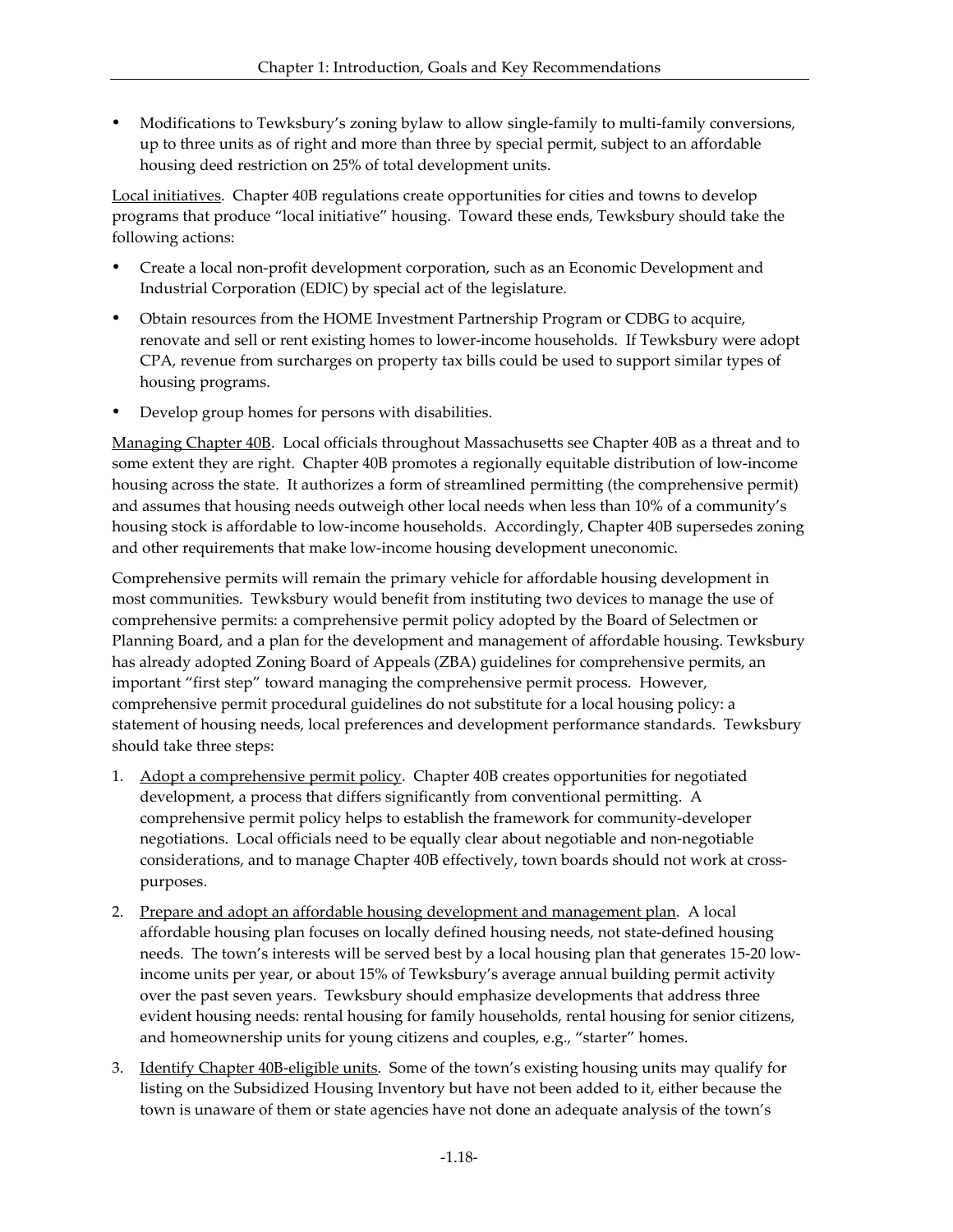housing stock. Tewksbury should submit a written request to DHCD and the Department of Public Health to determine whether any residential units at Tewksbury Hospital qualify under Chapter 40B regulations that went into effect in December 2002.

#### Economic Development

Local economic development capacity. Tewksbury should have a community-based organization to assist the town with economic development policy and bring new resources into town to stabilize and strengthen the economy. The most common models include an economic development council (EDC), an industrial development commission (IDC) or an economic development and industrial corporation (EDIC). Possibly, Tewksbury's interests would be better served by working through established regional organizations than by creating its own economic development agency, municipal or non-profit.

Redevelopment and reuse of underutilized or vacant property. Tewksbury needs incentives to revitalize and improve the taxable value of established commercial and industrial areas, particularly land along Route 38 and the industrial district on Woburn Street. High-quality companies in an expansion mode favor sites in attractive, accessible, well-maintained business and industrial areas because developing new facilities is a major investment. Tewksbury cannot control all of the factors that influence corporate siting decisions, but the town's ability to attract and retain profitable firms will be affected, in part, by the image of its existing business districts.

The Master plan's land use element describes regulatory approaches to promote reuse, but convincing developers to invest in established sites is much harder than recruiting business development on vacant land. Sometimes communities have to create disincentives to develop vacant parcels – mainly by down-zoning or re-zoning – in order to focus commercial and industrial investment in established but underutilized areas. Tewksbury may need help from outside economic development organizations and state agencies, and the town should tailor its business outreach to current industry and business trends, both regionally and statewide.

A town center for Tewksbury**.** Tewksbury will benefit immeasurably from having a town center that provides a civic and cultural focal point for the entire community. Many of the ingredients of a traditional town center exist in Tewksbury, but the town will never have a functional center without suitable zoning, community development and transportation policies, and capital investment. Tewksbury should create a town center committee to spearhead the planning process, taking care to include residents, owners and tenants of commercial property, and representatives of community institutions with a potential stake in the outcome: banks, realtors, developers, the school department, police and other town departments, local churches, and the town's historical commission.

#### **Transportation**

Four principles guide the Master plan's transportation element and they appear as recurring themes in each of the plan's major recommendations. The principles include:

• Integration of land use and transportation planning. By locating residential neighborhoods, schools, shopping areas and workplaces in close proximity to one another, and by allowing appropriate mixed-use development, Tewksbury can reduce the need for vehicular travel to conduct one's daily activities. Areas appropriate for more compact, mixed-use development would include the town center and designated nodes along and adjacent to Route 38.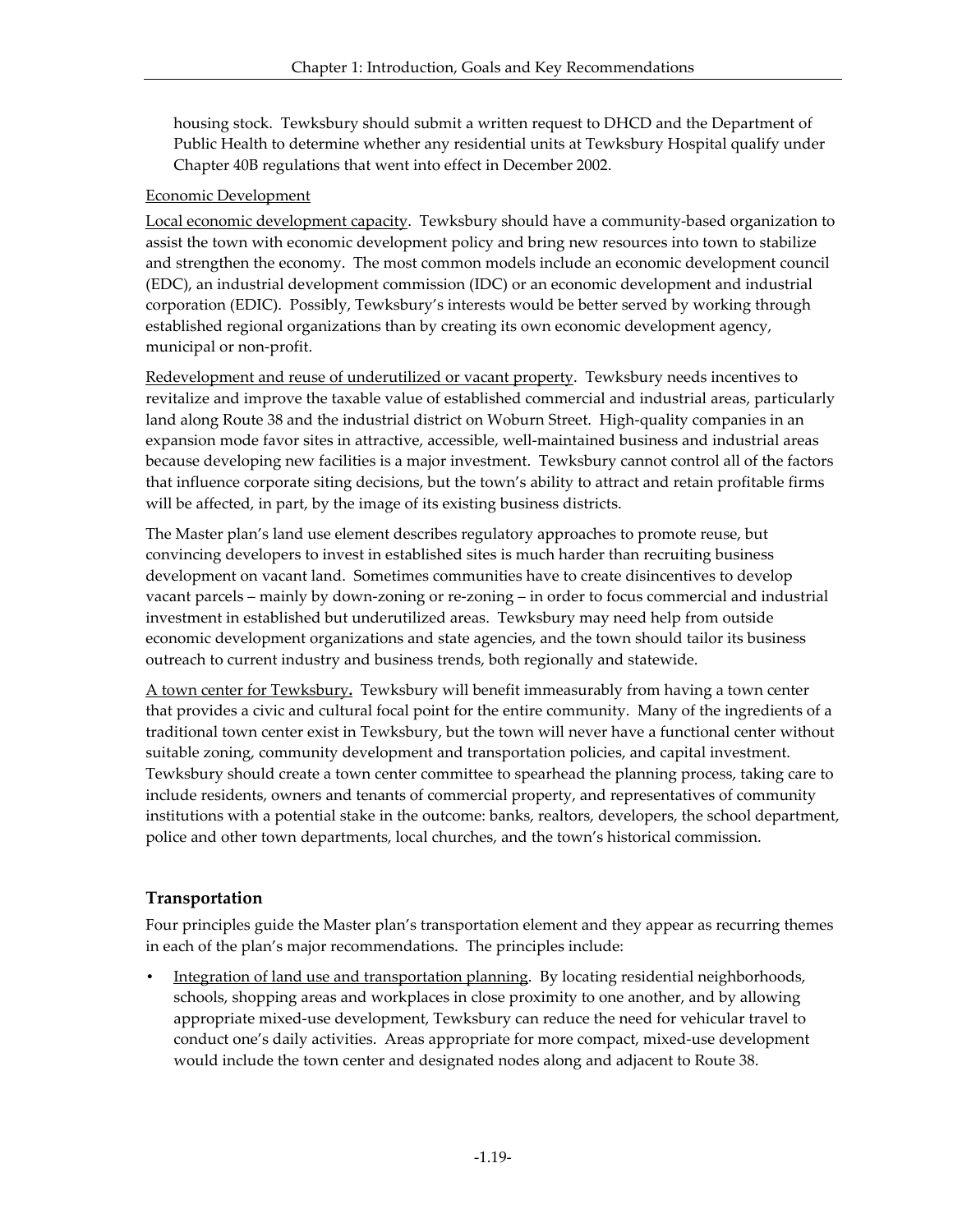- Corridor access management. Tewksbury needs a comprehensive approach to corridor access management, notably along Route 38. Land use, transportation and public safety strategies must be integrated in order to provide safe, efficient access to property, improve traffic flow and safety, and enhance the town's visual image. At the very least, Tewksbury should require all new developments to minimize curb cuts and provide internal circulation and adequate access points, thereby minimizing traffic impacts on adjacent roads.
- Transportation demand management. Tewksbury's commercial and industrial establishments employ more than 17,000 people, of which about 16% are residents of the town. Large companies bring tax revenue to the community, but they also bring traffic. Tewksbury needs to explore transportation demand management (TDM) strategies that encourage or require alternatives to travel by single-occupancy vehicles. The feasibility of better public transportation service, ride-sharing, walking and biking should be investigated with local employers, perhaps through the aegis of a local economic development council or development corporation.
- Traffic calming. The concept of "traffic calming" includes a range of strategies to slow down traffic, reduce the use of local roads for through traffic, and improve pedestrian safety.

Throughout the Master plan process, several transportation-related issues frequently surfaced in Tewksbury: the volume of traffic and congestion along Route 38, traffic (and land use) conflicts on East Street, inadequate sidewalks, and the role of gateways in conveying Tewksbury's image and shaping driver behavior within the community. Tewksbury needs to address the following transportation issues:

Route 38 "Main Street." The completion of NMCOG's Route 38 corridor study will most likely mean that Tewksbury has to choose one or more preferred methods to improve traffic operations on Main Street. Toward that end, the town should apply several criteria to the options available for review, working to achieve consistency with the Master plan:

- Adopt a comprehensive approach to corridor access management. Give preference to solutions that limit points of vehicular access and vehicular conflict and encourage alternative modes of travel.
- Where appropriate, give preference to traffic calming techniques that have been used effectively on arterial roadways, e.g., medians and localized roadway narrowing at key intersections and pedestrian crossing points.
- Avoid transportation improvements that come at the expense of community or neighborhood quality of life.
- Encourage a walkable, attractive town center in the general vicinity of Main, Pleasant and East Streets, emphasizing traditional village development, pedestrian accessibility, and aesthetics.
- Promote safe and efficient traffic movement by controlling the amount, location and spacing of curb cuts, and coordinate the same with designated left-turn lanes.

At the level of <u>local regulations and policies</u>, Tewksbury should implement the following recommendations:

• Amend the zoning bylaw to include site design standards that promote coordinated access to development along Route 38, and tailor these standards to the unique needs of each proposed commercial/mixed-use district in the Land Use Policy Plan.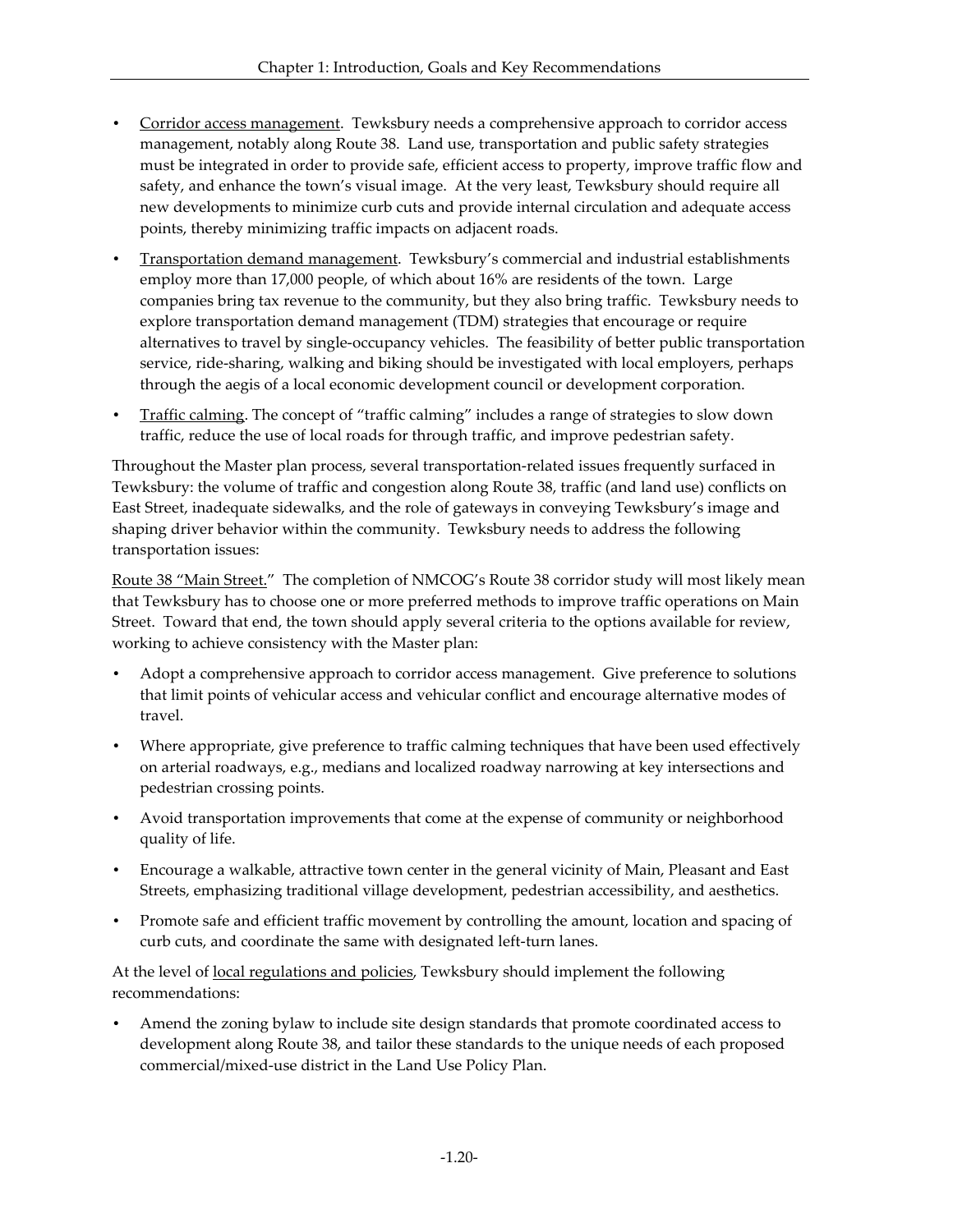- Amend the zoning bylaw to include site design standards that encourage travel patterns across property lines between adjacent commercial parcels.
- Adopt a general bylaw that governs all curb cut review, including upon changes in tenancy.
- Review existing parking requirements and consider reducing them, including the introduction of maximum parking standards for uses such as "big box" or "power center" developments. Excess parking creates an incentive to drive, and there is ample visual evidence that many commercial areas along Route 38 have far more parking than they need.
- Adopt incentives to subordinate parking to commercial buildings. Although many commercial establishments prefer to place parking lots in front of buildings for visibility to customers, even "big box" and large national chains can be persuaded to locate parking in more aesthetically pleasing ways. For example, the Old Navy store shown in Fig. 4 is separated from the street by a sidewalk system along an arterial roadway, with parking located in the rear. Tewksbury needs to consider the ways in which land use regulations, transportation and access policies come together to create a safe, livable community.

Sidewalks**.** Tewksbury officials and residents are already aware of the town's need for safe, accessible sidewalks, particularly in areas with higher population densities and concentrated business activity. The existing "Phase 1" sidewalks plan should be funded and implemented, and the town should take the following additional steps:

- Incorporate the existing five-year plan by reference into the Master plan.
- Authorize the Sidewalks Committee to undertake Phase 2 of the sidewalk plan.
- Incorporate proposed sidewalk improvements into the town's five-year capital improvement plan.
- Require consistency with official sidewalk improvements plans by incorporating them by reference in the zoning bylaw.
- Require installation of sidewalks or multi-user paths and trails in other locations, in conformance with the Planning Board's subdivision rules and regulations.

East Street. The land use and traffic conflicts that exist on East Street are complicated and entrenched by investments that have been made over a long period of time. The proposed installation of traffic signals at key intersections will help to improve general traffic operations, but ultimately the problems on East Street will require additional transportation-related and land use policies. The town should pursue the following recommendations:

- Change the zoning on East Street by replacing portions of the existing industrial district with a planned mixed-use development district and a transitional district to provide better separation between industrial and residential areas.
- Supplement traditional density and dimensional controls with performance standards for nonresidential development, focusing on environmental, noise and traffic standards to reduce conflicts between industrial and residential land uses.
- Work with larger industrial, commercial and other establishments to institute transportation demand management (TDM) for employees commuting to facilities on East Street.
- Acquire land for development of a buffer zone between residential and industrial areas.
- Acquire additional East Street right-of-way when available for pedestrian and bicycle access.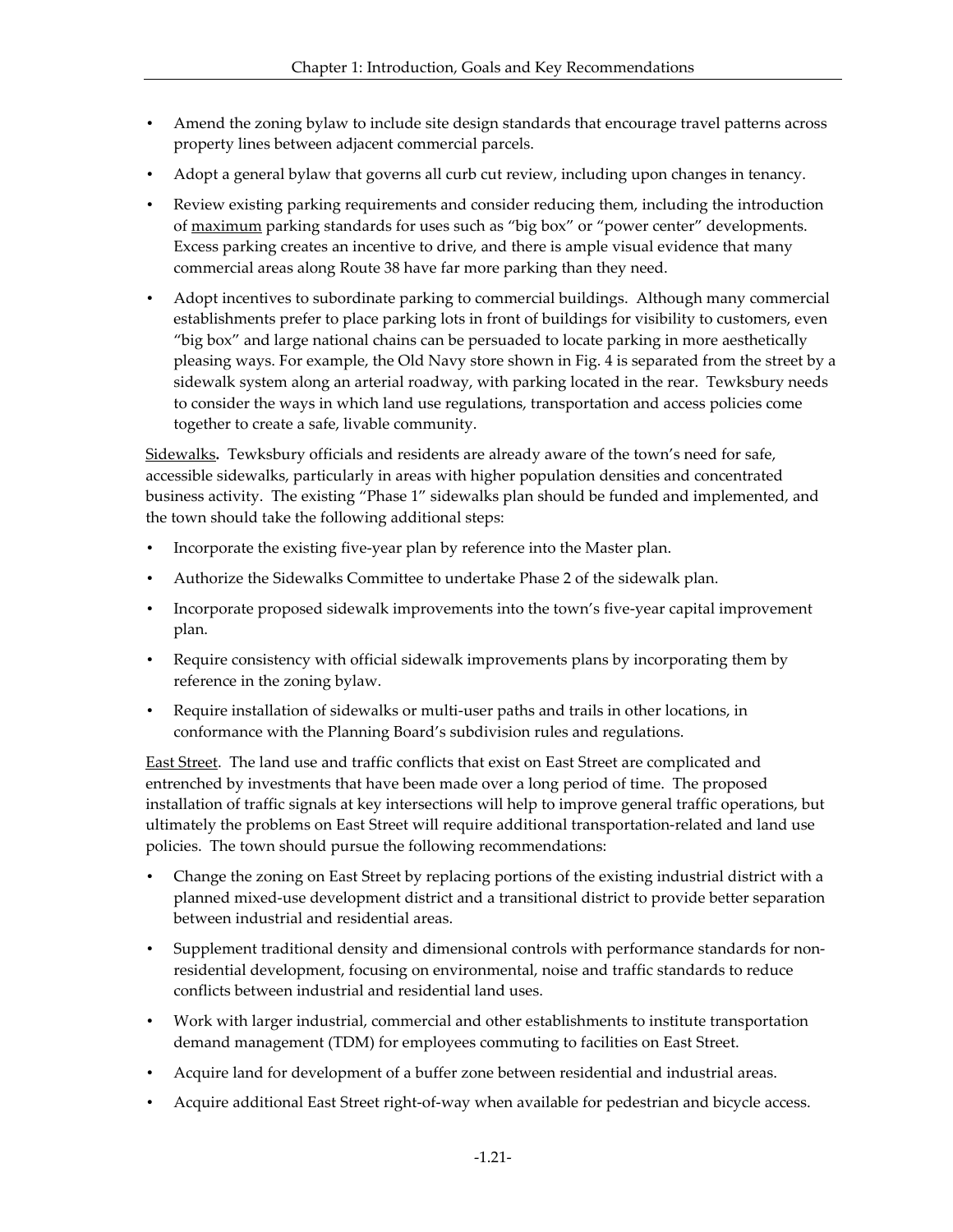- Develop an enforcement plan for ensuring compliance with local health, safety and land use codes as they apply to industrial uses in the area.
- Work closely with NMCOG to secure East Street improvements through the TIP process.

Transportation Demand Management (TDM). Tewksbury should work closely with developers and owners of large commercial and industrial developments to encourage (or require) alternatives to single-occupancy vehicles as a means of employee transport. Though fairly new in Massachusetts transportation planning policy, TDM is widely used in other parts of the country. Its purpose is to achieve more efficient traffic operations on established roadways by reducing vehicle trips instead of making significant, costly capital improvements. TDM also encourages "live near work" situations in which residents may walk, bike, or have a very short commute to their workplace. In this regard, it is consistent with other Master plan recommendations that promote mixed-use development.

Tewksbury needs to evaluate the appropriateness of requiring TDM as a condition of approving new non-residential development. Since TDM involves many techniques, the town should offer a menu of compliance possibilities to developers and new business establishments, such as transit, carpool and ride-sharing incentives, and appropriately maintained bicycle facilities.

Traffic calming. A practice that originated in Europe, traffic calming has gained credence in American transportation circles and is widely used throughout the western states, the Midwest and in Maryland, New Jersey and New York. Traffic calming includes simple, low-cost ways to address a variety of traffic problems – speed, volume, pedestrian-vehicular conflicts – but even the more expensive traffic calming techniques rarely cost as much as conventional roadway improvements such as widening to increase capacity. Most of the national and international applications of traffic calming have occurred on local and collector roadways in central business districts, urban areas and suburban neighborhoods, but they have also been used on arterial roads that carry traffic volumes comparable to Route 38. At least two areas in Tewksbury would benefit from traffic calming measures and they should be invested, possibly with technical assistance from NMCOG. The areas include:

- ü Whipple Road. A long residential street that carries a considerable amount of cut-through traffic, Whipple Road serves a number of subdivisions with dead-end or cul-de-sac roads, mainly west of Pleasant Street. Traffic calming measures to improve pedestrian safety should be considered at critical locations such as the Whipple road intersections with Marston, Rogers and French Streets, and from the Whipple Road-Pond Street intersection southward along Pond Street.
- East Street. While installing traffic signals at key intersections on East Street may result in safety improvements, East Street has some unique characteristics that go beyond the oft-cited residential-industrial conflicts. Specifically, it has extended stretches of unvaried land use due to the presence of some larger parcels and notably, the land associated with Tewksbury Hospital. As East Street progresses toward the center of town, it serves or provides indirect access to a number of civic or public uses: the Livingston Street recreation area, the town's senior center and a cemetery. Traffic-calming strategies to reduce traffic speed and increase driver awareness of pedestrians between Maple Street and the four-way intersection on Main Street would be very appropriate in this area, and they would also enhance East Street's function as a gateway to the town center.

Gateways. Tewksbury residents and local officials have expressed a desire to improve the appearance, function and operation of gateway areas into the community. In planning terms,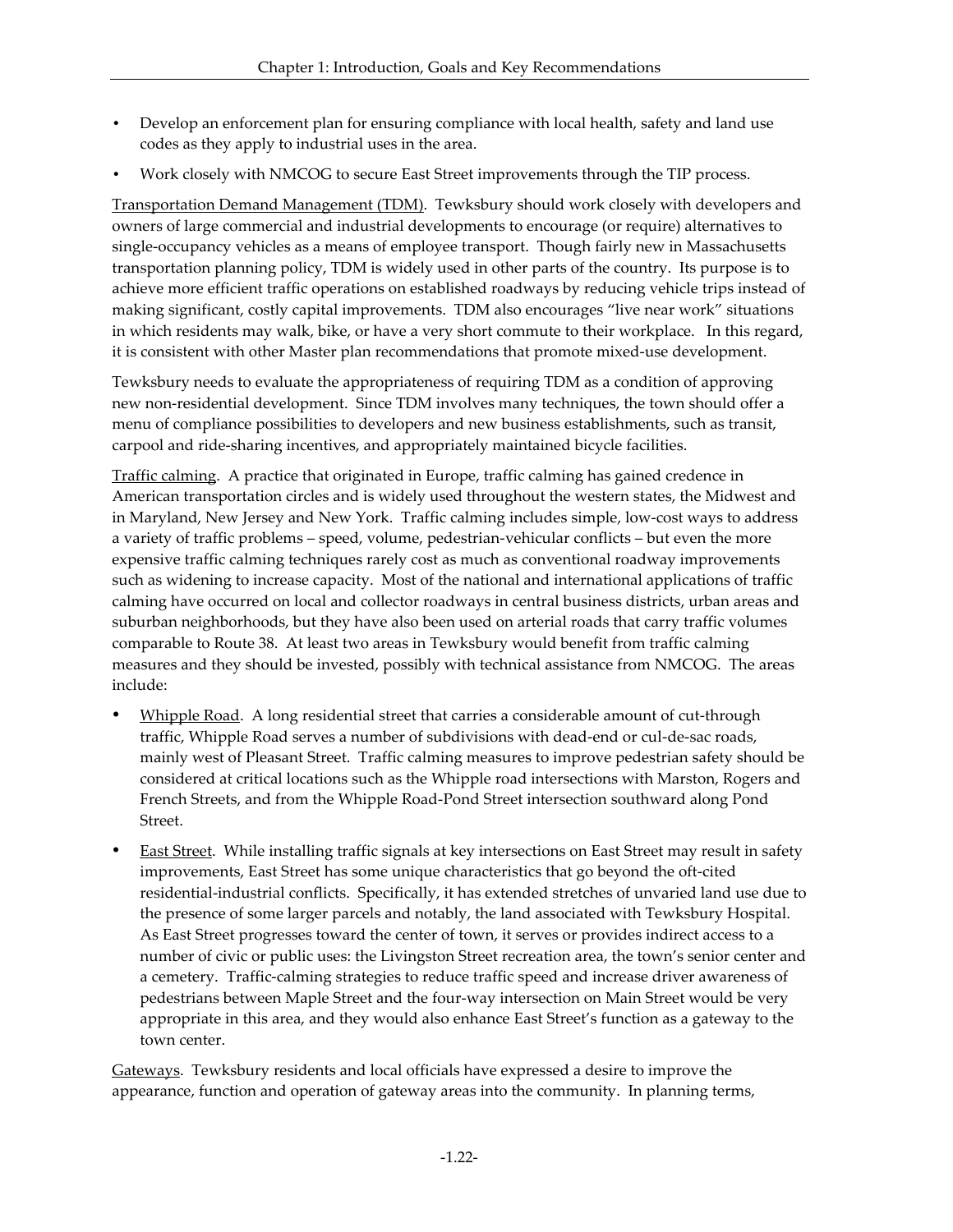gateways include specific points of entry, such as a town line or a major highway interchange, and sections of roadways that lead to a recognized destination or landmark, such as a town center. By these standards, Tewksbury has several primary and secondary gateway areas that would benefit from transportation management policies:

| <b>Primary Gateways</b>                                                                                                                                                                                              | Secondary Gateways                |
|----------------------------------------------------------------------------------------------------------------------------------------------------------------------------------------------------------------------|-----------------------------------|
| I-495/Rte. 133 (Andover Street) interchange                                                                                                                                                                          | Whipple Road (Lowell line)        |
| I-495/Rte. 38 (Main Street) interchange                                                                                                                                                                              | Shawsheen Street (Billerica line) |
| Route 38, Wilmington line                                                                                                                                                                                            | Trull Road/Andover Street area    |
| Route 38, Lowell line                                                                                                                                                                                                |                                   |
| East St., Andover line                                                                                                                                                                                               |                                   |
| Approaches to town center: East Street (from<br>Maple Street), North Street (from railroad<br>right-of-way) and Main Street (from Pike to<br>Marshall Streets to the west, and from<br>Chandler Street to the east). |                                   |

Effective gateway planning should include business leaders, public safety and public works officials, gateway neighborhood residents, local professionals with specific skills and experience, e.g., marketing, advertising, education, historic preservation, landscape architecture or urban design, and representatives of community organizations that could contribute to a gateway plan's implementation. Tewksbury needs to establish a gateway planning committee to examine each of the above-listed locations, focusing on the primary gateways first. The committee's charge should center on traffic management, directional and other public signage, landscaping and design standards. In addition, the planning process should include not only consultation with local residents, but also residents and officials of neighboring communities.

#### **Community Facilities and Services**

Capital planning: structure and process. Tewksbury should revise its capital improvements plan process in order to increase access to decision-making and strengthen public understanding of the relationship between community facilities and the operations they house. The town would establish and institute a capital planning process with four features:

- Define acceptable levels of service and building/facility standards. The acceptable levels of service would form the basis for indicators of facility adequacy or improvement needs, and guide a system of ranking and prioritizing town and school facility projects.
- ü Set criteria to guide financing decisions. In addition to need indicators, capital project criteria might include competitiveness factors such as population served, number of employees affected by a project, likelihood of leveraging other funds, or a project's capacity to meet multiple objectives of the town. They should also include debt capacity thresholds such as a maximum for net debt per capita and debt service as a percent of general fund revenue, and standards to distinguish general fund from non-general fund projects.